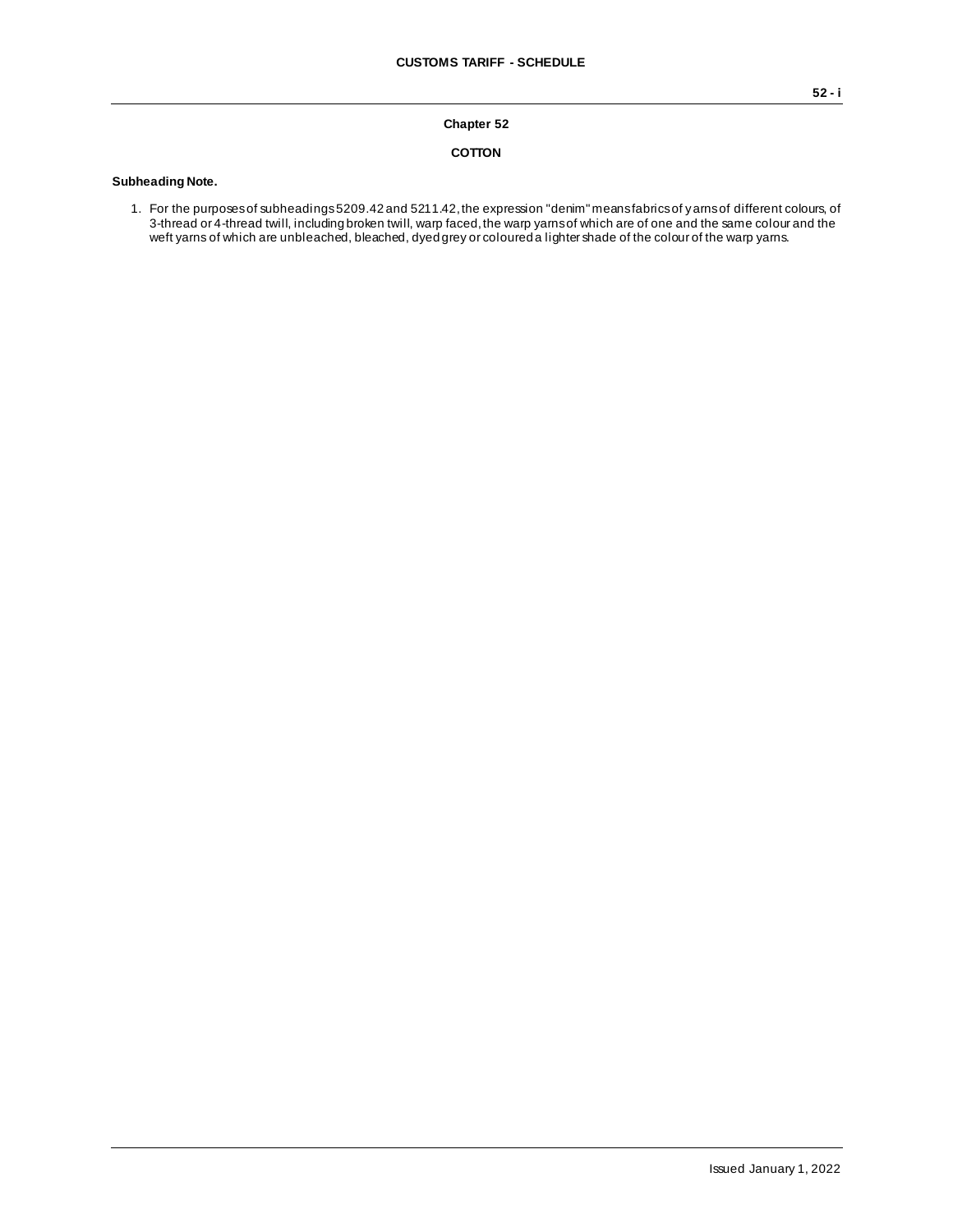| <b>Tariff</b><br>Item   | SS | <b>Description of Goods</b>                                  | Unit of<br>Meas. | <b>MFN</b><br><b>Tariff</b> | <b>Applicable</b><br><b>Preferential Tariffs</b>                                                                      |
|-------------------------|----|--------------------------------------------------------------|------------------|-----------------------------|-----------------------------------------------------------------------------------------------------------------------|
|                         |    | 5201.00.00 00 Cotton, not carded or combed.                  | <b>KGM</b>       | Free                        | LDCT, GPT, UST, MXT,<br>CIAT, CT, CRT, IT, NT,<br>SLT, PT, COLT, JT, PAT,<br>HNT, KRT, CEUT, UAT,<br>CPTPT, UKT: Free |
| 52.02                   |    | Cotton waste (including yarn waste and garnetted stock).     |                  |                             |                                                                                                                       |
|                         |    | 5202.10.00 00 -Yarn waste (including thread waste)           | <b>KGM</b>       | Free                        | LDCT, GPT, UST, MXT,<br>CIAT, CT, CRT, IT, NT,<br>SLT, PT, COLT, JT, PAT,<br>HNT, KRT, CEUT, UAT,<br>CPTPT, UKT: Free |
|                         |    | -Other:                                                      |                  |                             |                                                                                                                       |
|                         |    | 5202.91.00 00 - - Garnetted stock                            | <b>KGM</b>       | Free                        | LDCT, GPT, UST, MXT,<br>CIAT, CT, CRT, IT, NT,<br>SLT, PT, COLT, JT, PAT,<br>HNT, KRT, CEUT, UAT,<br>CPTPT, UKT: Free |
| 5202.99.00 00 - - Other |    |                                                              | <b>KGM</b>       | Free                        | LDCT, GPT, UST, MXT,<br>CIAT, CT, CRT, IT, NT,<br>SLT, PT, COLT, JT, PAT,<br>HNT, KRT, CEUT, UAT,<br>CPTPT, UKT: Free |
|                         |    | 5203.00.00 00 Cotton, carded or combed.                      | <b>KGM</b>       | Free                        | LDCT, GPT, UST, MXT,<br>CIAT, CT, CRT, IT, NT,<br>SLT, PT, COLT, JT, PAT,<br>HNT, KRT, CEUT, UAT,<br>CPTPT, UKT: Free |
| 52.04                   |    | Cotton sewing thread, whether or not put up for retail sale. |                  |                             |                                                                                                                       |
|                         |    | -Not put up for retail sale:                                 |                  |                             |                                                                                                                       |
|                         |    | 5204.11.00 00 - - Containing 85% or more by weight of cotton | <b>KGM</b>       | Free                        | LDCT, GPT, UST, MXT,<br>CIAT, CT, CRT, IT, NT,<br>SLT, PT, COLT, JT, PAT,<br>HNT, KRT, CEUT, UAT,<br>CPTPT, UKT: Free |
| 5204.19.00 00 - - Other |    |                                                              | <b>KGM</b>       | Free                        | LDCT, UST, MXT, CIAT,<br>CT, CRT, IT, NT, SLT, PT,<br>COLT, JT, PAT, HNT,<br>KRT, CEUT, UAT,<br>CPTPT, UKT: Free      |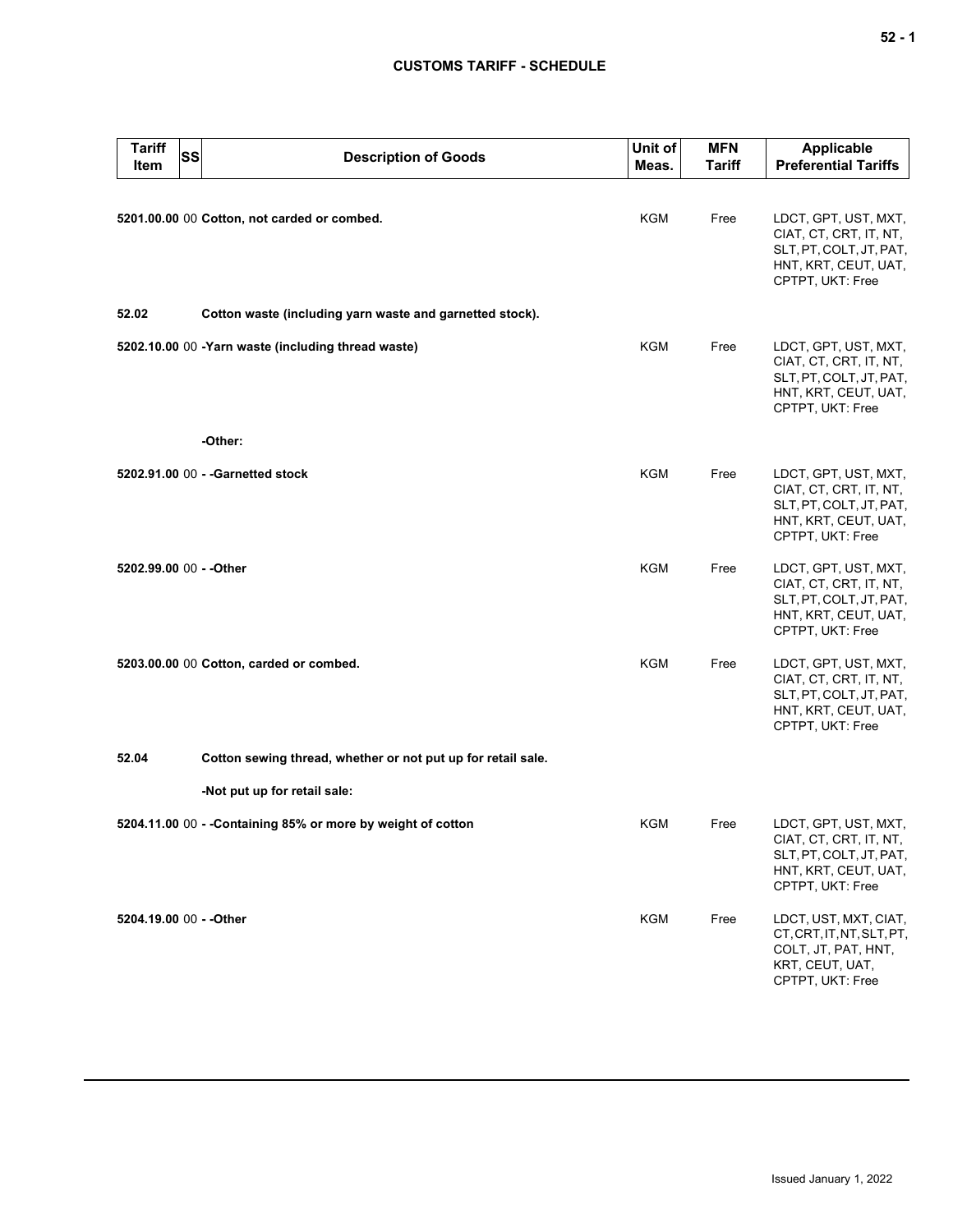| Tariff<br>SS<br>Item | <b>Description of Goods</b>                                                                                                                              | Unit of<br>Meas. | <b>MFN</b><br><b>Tariff</b> | Applicable<br><b>Preferential Tariffs</b>                                                                             |
|----------------------|----------------------------------------------------------------------------------------------------------------------------------------------------------|------------------|-----------------------------|-----------------------------------------------------------------------------------------------------------------------|
|                      | 5204.20.00 00 -Put up for retail sale                                                                                                                    | KGM              | 8%                          | LDCT, UST, MXT, CIAT,<br>CT, CRT, IT, NT, SLT, PT,<br>COLT, JT, PAT, HNT,<br>KRT, CEUT, UAT,<br>CPTPT, UKT: Free      |
| 52.05                | Cotton yarn (other than sewing thread), containing 85% or more by<br>weight of cotton, not put up for retail sale.                                       |                  |                             |                                                                                                                       |
|                      | -Single yarn, of uncombed fibres:                                                                                                                        |                  |                             |                                                                                                                       |
|                      | 5205.11.00 00 - - Measuring 714.29 decitex or more (not exceeding 14 metric number)                                                                      | KGM              | Free                        | LDCT, GPT, UST, MXT,<br>CIAT, CT, CRT, IT, NT,<br>SLT, PT, COLT, JT, PAT,<br>HNT, KRT, CEUT, UAT,<br>CPTPT, UKT: Free |
|                      | 5205.12.00 00 - -Measuring less than 714.29 decitex but not less than 232.56 decitex<br>(exceeding 14 metric number but not exceeding 43 metric number)  | <b>KGM</b>       | Free                        | LDCT, GPT, UST, MXT,<br>CIAT, CT, CRT, IT, NT,<br>SLT, PT, COLT, JT, PAT,<br>HNT, KRT, CEUT, UAT,<br>CPTPT, UKT: Free |
|                      | 5205.13.00 00 - -Measuring less than 232.56 decitex but not less than 192.31 decitex<br>(exceeding 43 metric number but not exceeding 52 metric number)  | KGM              | Free                        | LDCT, GPT, UST, MXT,<br>CIAT, CT, CRT, IT, NT,<br>SLT, PT, COLT, JT, PAT,<br>HNT, KRT, CEUT, UAT,<br>CPTPT, UKT: Free |
|                      | 5205.14.00 00 - -Measuring less than 192.31 decitex but not less than 125 decitex<br>(exceeding 52 metric number but not exceeding 80 metric number)     | KGM              | Free                        | LDCT, GPT, UST, MXT,<br>CIAT, CT, CRT, IT, NT,<br>SLT, PT, COLT, JT, PAT,<br>HNT, KRT, CEUT, UAT,<br>CPTPT, UKT: Free |
|                      | 5205.15.00 00 - -Measuring less than 125 decitex (exceeding 80 metric number)                                                                            | KGM              | Free                        | LDCT, GPT, UST, MXT,<br>CIAT, CT, CRT, IT, NT,<br>SLT, PT, COLT, JT, PAT,<br>HNT, KRT, CEUT, UAT,<br>CPTPT, UKT: Free |
|                      | -Single yarn, of combed fibres:                                                                                                                          |                  |                             |                                                                                                                       |
|                      | 5205.21.00 00 - - Measuring 714.29 decitex or more (not exceeding 14 metric number)                                                                      | KGM              | Free                        | LDCT, GPT, UST, MXT,<br>CIAT, CT, CRT, IT, NT,<br>SLT, PT, COLT, JT, PAT,<br>HNT, KRT, CEUT, UAT,<br>CPTPT, UKT: Free |
|                      | 5205.22.00 00 - - Measuring less than 714.29 decitex but not less than 232.56 decitex<br>(exceeding 14 metric number but not exceeding 43 metric number) | KGM              | Free                        | LDCT, GPT, UST, MXT,<br>CIAT, CT, CRT, IT, NT,<br>SLT, PT, COLT, JT, PAT,<br>HNT, KRT, CEUT, UAT,<br>CPTPT, UKT: Free |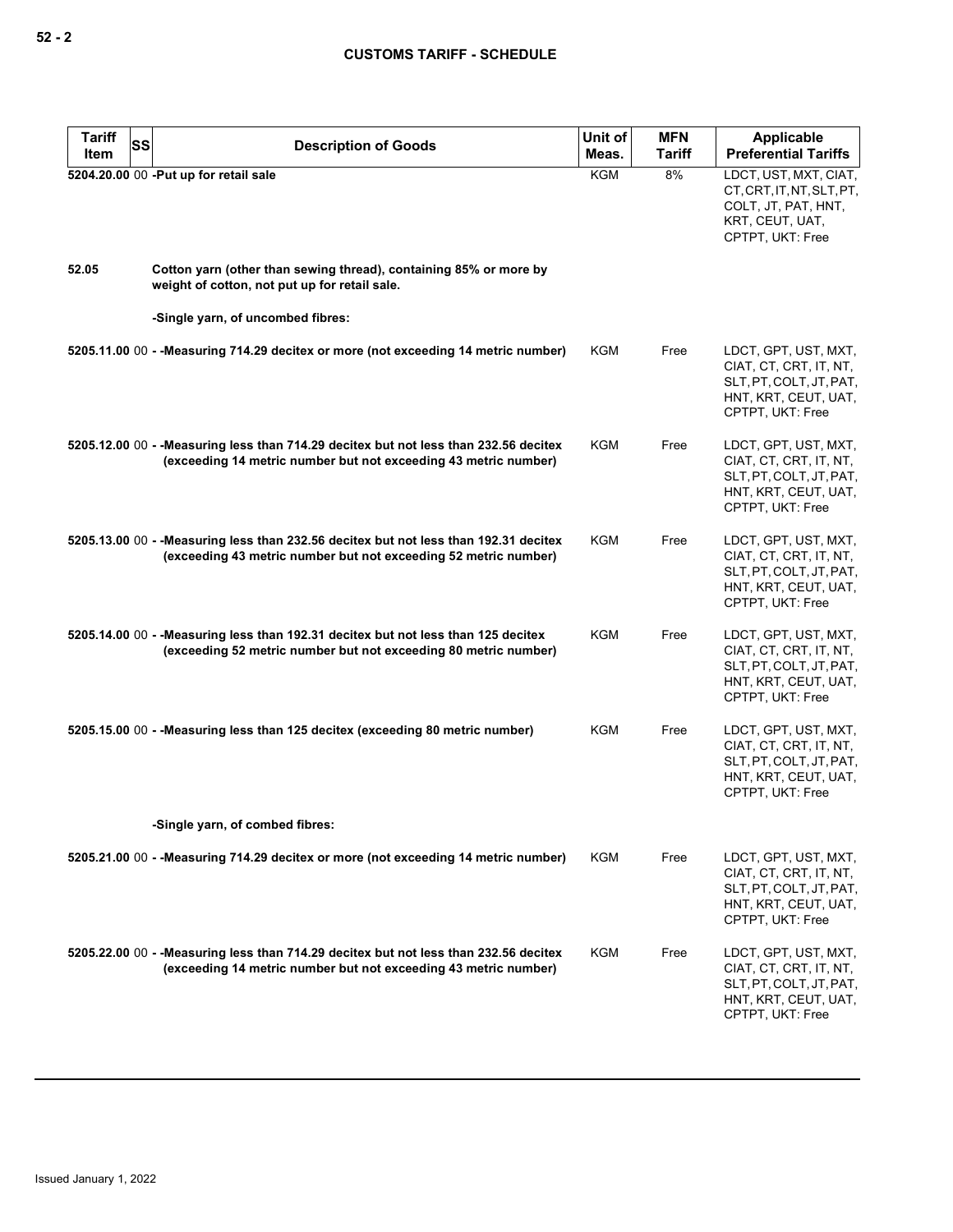| <b>Tariff</b><br>SS<br>Item | <b>Description of Goods</b>                                                                                                                                                                 | Unit of<br>Meas. | <b>MFN</b><br>Tariff | <b>Applicable</b><br><b>Preferential Tariffs</b>                                                                      |
|-----------------------------|---------------------------------------------------------------------------------------------------------------------------------------------------------------------------------------------|------------------|----------------------|-----------------------------------------------------------------------------------------------------------------------|
|                             | 5205.23.00 00 - - Measuring less than 232.56 decitex but not less than 192.31 decitex<br>(exceeding 43 metric number but not exceeding 52 metric number)                                    | <b>KGM</b>       | Free                 | LDCT, GPT, UST, MXT,<br>CIAT, CT, CRT, IT, NT,<br>SLT, PT, COLT, JT, PAT,<br>HNT, KRT, CEUT, UAT,<br>CPTPT, UKT: Free |
|                             | 5205.24.00 00 - - Measuring less than 192.31 decitex but not less than 125 decitex<br>(exceeding 52 metric number but not exceeding 80 metric number)                                       | KGM              | Free                 | LDCT, GPT, UST, MXT,<br>CIAT, CT, CRT, IT, NT,<br>SLT, PT, COLT, JT, PAT,<br>HNT, KRT, CEUT, UAT,<br>CPTPT, UKT: Free |
|                             | 5205.26.00 00 - - Measuring less than 125 decitex but not less than 106.38 decitex<br>(exceeding 80 metric number but not exceeding 94 metric number)                                       | <b>KGM</b>       | Free                 | LDCT, GPT, UST, MXT,<br>CIAT, CT, CRT, IT, NT,<br>SLT, PT, COLT, JT, PAT,<br>HNT, KRT, CEUT, UAT,<br>CPTPT, UKT: Free |
|                             | 5205.27.00 00 - - Measuring less than 106.38 decitex but not less than 83.33 decitex<br>(exceeding 94 metric number but not exceeding 120 metric number)                                    | <b>KGM</b>       | Free                 | LDCT, GPT, UST, MXT,<br>CIAT, CT, CRT, IT, NT,<br>SLT, PT, COLT, JT, PAT,<br>HNT, KRT, CEUT, UAT,<br>CPTPT, UKT: Free |
|                             | 5205.28.00 00 - - Measuring less than 83.33 decitex (exceeding 120 metric number)                                                                                                           | <b>KGM</b>       | Free                 | LDCT, GPT, UST, MXT,<br>CIAT, CT, CRT, IT, NT,<br>SLT, PT, COLT, JT, PAT,<br>HNT, KRT, CEUT, UAT,<br>CPTPT, UKT: Free |
|                             | -Multiple (folded) or cabled yarn, of uncombed fibres:                                                                                                                                      |                  |                      |                                                                                                                       |
|                             | 5205.31.00 00 - - Measuring per single yarn 714.29 decitex or more (not exceeding<br>14 metric number per single yarn)                                                                      | KGM              | Free                 | LDCT, GPT, UST, MXT,<br>CIAT, CT, CRT, IT, NT,<br>SLT, PT, COLT, JT, PAT,<br>HNT, KRT, CEUT, UAT,<br>CPTPT, UKT: Free |
|                             | 5205.32.00 00 - - Measuring per single yarn less than 714.29 decitex but not less than<br>232.56 decitex (exceeding 14 metric number but not exceeding<br>43 metric number per single yarn) | KGM              | Free                 | LDCT, GPT, UST, MXT,<br>CIAT, CT, CRT, IT, NT,<br>SLT, PT, COLT, JT, PAT,<br>HNT, KRT, CEUT, UAT,<br>CPTPT, UKT: Free |
|                             | 5205.33.00 00 - - Measuring per single yarn less than 232.56 decitex but not less than<br>192.31 decitex (exceeding 43 metric number but not exceeding<br>52 metric number per single yarn) | <b>KGM</b>       | Free                 | LDCT, GPT, UST, MXT,<br>CIAT, CT, CRT, IT, NT,<br>SLT, PT, COLT, JT, PAT,<br>HNT, KRT, CEUT, UAT,<br>CPTPT, UKT: Free |
|                             | 5205.34.00 00 - - Measuring per single yarn less than 192.31 decitex but not less than<br>125 decitex (exceeding 52 metric number but not exceeding 80 metric<br>number per single yarn)    | KGM              | Free                 | LDCT, GPT, UST, MXT,<br>CIAT, CT, CRT, IT, NT,<br>SLT, PT, COLT, JT, PAT,<br>HNT, KRT, CEUT, UAT,<br>CPTPT, UKT: Free |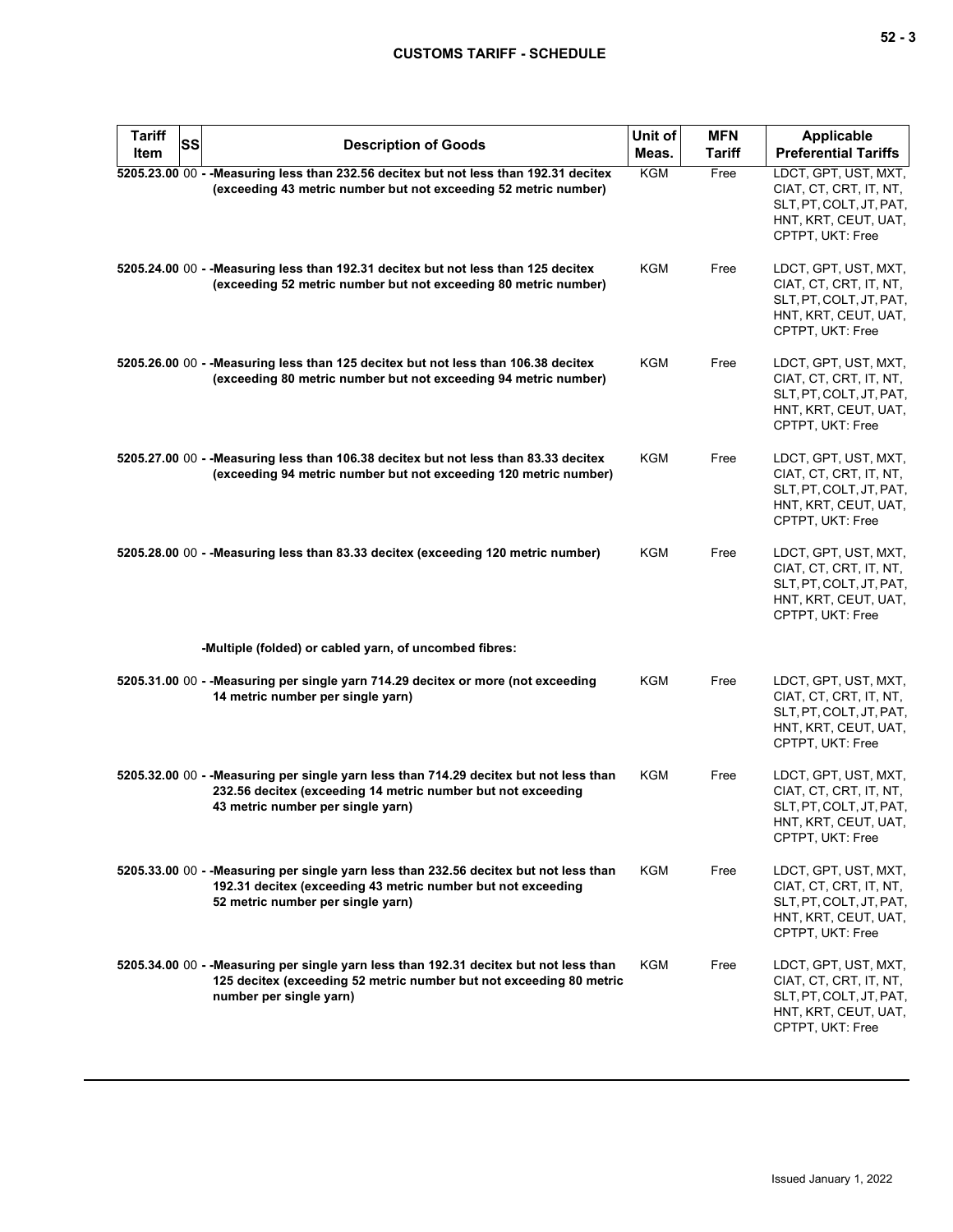| <b>Tariff</b><br>SS<br>Item | <b>Description of Goods</b>                                                                                                                                                                 | Unit of<br>Meas. | <b>MFN</b><br><b>Tariff</b> | <b>Applicable</b><br><b>Preferential Tariffs</b>                                                                      |
|-----------------------------|---------------------------------------------------------------------------------------------------------------------------------------------------------------------------------------------|------------------|-----------------------------|-----------------------------------------------------------------------------------------------------------------------|
|                             | 5205.35.00 00 - - Measuring per single yarn less than 125 decitex (exceeding 80 metric<br>number per single yarn)                                                                           | <b>KGM</b>       | Free                        | LDCT, GPT, UST, MXT,<br>CIAT, CT, CRT, IT, NT,<br>SLT, PT, COLT, JT, PAT,<br>HNT, KRT, CEUT, UAT,<br>CPTPT, UKT: Free |
|                             | -Multiple (folded) or cabled yarn, of combed fibres:                                                                                                                                        |                  |                             |                                                                                                                       |
|                             | 5205.41.00 00 - - Measuring per single yarn 714.29 decitex or more (not exceeding<br>14 metric number per single yarn)                                                                      | KGM              | Free                        | LDCT, GPT, UST, MXT,<br>CIAT, CT, CRT, IT, NT,<br>SLT, PT, COLT, JT, PAT,<br>HNT, KRT, CEUT, UAT,<br>CPTPT, UKT: Free |
|                             | 5205.42.00 00 - - Measuring per single yarn less than 714.29 decitex but not less than<br>232.56 decitex (exceeding 14 metric number but not exceeding<br>43 metric number per single yarn) | KGM              | Free                        | LDCT, GPT, UST, MXT,<br>CIAT, CT, CRT, IT, NT,<br>SLT, PT, COLT, JT, PAT,<br>HNT, KRT, CEUT, UAT,<br>CPTPT, UKT: Free |
|                             | 5205.43.00 00 - - Measuring per single yarn less than 232.56 decitex but not less than<br>192.31 decitex (exceeding 43 metric number but not exceeding<br>52 metric number per single yarn) | <b>KGM</b>       | Free                        | LDCT, GPT, UST, MXT,<br>CIAT, CT, CRT, IT, NT,<br>SLT, PT, COLT, JT, PAT,<br>HNT, KRT, CEUT, UAT,<br>CPTPT, UKT: Free |
|                             | 5205.44.00 00 - - Measuring per single yarn less than 192.31 decitex but not less than<br>125 decitex (exceeding 52 metric number but not exceeding 80 metric<br>number per single yarn)    | <b>KGM</b>       | Free                        | LDCT, GPT, UST, MXT,<br>CIAT, CT, CRT, IT, NT,<br>SLT, PT, COLT, JT, PAT,<br>HNT, KRT, CEUT, UAT,<br>CPTPT, UKT: Free |
|                             | 5205.46.00 00 - - Measuring per single yarn less than 125 decitex but not less than<br>106.38 decitex (exceeding 80 metric number but not exceeding<br>94 metric number per single yarn)    | KGM              | Free                        | LDCT, GPT, UST, MXT,<br>CIAT, CT, CRT, IT, NT,<br>SLT, PT, COLT, JT, PAT,<br>HNT, KRT, CEUT, UAT,<br>CPTPT, UKT: Free |
|                             | 5205.47.00 00 - - Measuring per single yarn less than 106.38 decitex but not less than<br>83.33 decitex (exceeding 94 metric number but not exceeding<br>120 metric number per single yarn) | KGM              | Free                        | LDCT, GPT, UST, MXT,<br>CIAT, CT, CRT, IT, NT,<br>SLT, PT, COLT, JT, PAT,<br>HNI, KRI, CEUI, UAI,<br>CPTPT, UKT: Free |
|                             | 5205.48.00 00 - - Measuring per single yarn less than 83.33 decitex (exceeding<br>120 metric number per single yarn)                                                                        | KGM              | Free                        | LDCT, GPT, UST, MXT,<br>CIAT, CT, CRT, IT, NT,<br>SLT, PT, COLT, JT, PAT,<br>HNT, KRT, CEUT, UAT,<br>CPTPT, UKT: Free |
| 52.06                       | Cotton yarn (other than sewing thread), containing less than 85% by<br>weight of cotton, not put up for retail sale.                                                                        |                  |                             |                                                                                                                       |
|                             | -Single yarn, of uncombed fibres:                                                                                                                                                           |                  |                             |                                                                                                                       |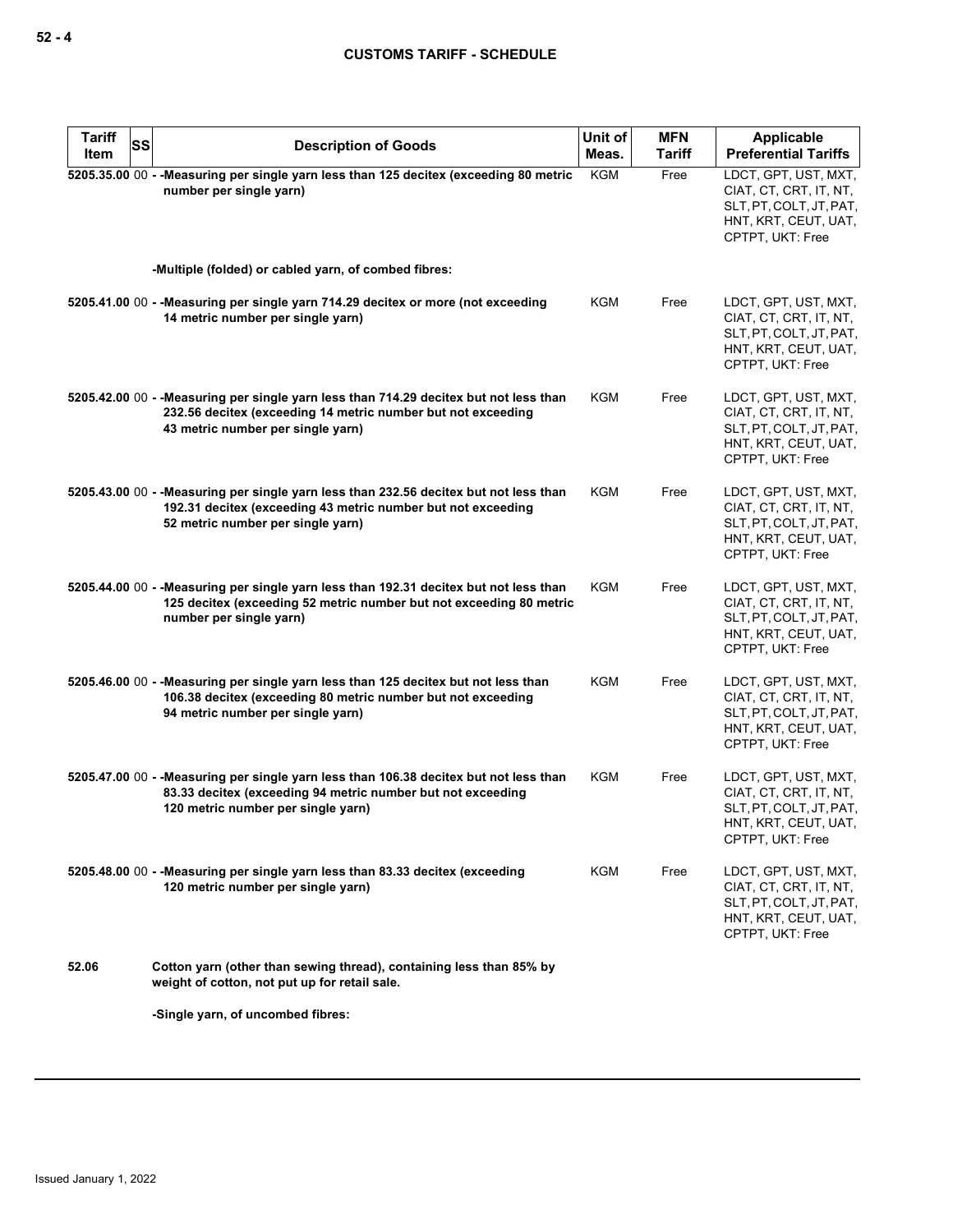| <b>Tariff</b><br><b>SS</b><br>Item | <b>Description of Goods</b>                                                                                                                              | Unit of<br>Meas. | <b>MFN</b><br><b>Tariff</b> | <b>Applicable</b><br><b>Preferential Tariffs</b>                                                                      |
|------------------------------------|----------------------------------------------------------------------------------------------------------------------------------------------------------|------------------|-----------------------------|-----------------------------------------------------------------------------------------------------------------------|
|                                    | 5206.11.00 00 - - Measuring 714.29 decitex or more (not exceeding 14 metric number)                                                                      | <b>KGM</b>       | Free                        | LDCT, UST, MXT, CIAT,<br>CT, CRT, IT, NT, SLT, PT,<br>COLT, JT, PAT, HNT,<br>KRT, CEUT, UAT,<br>CPTPT, UKT: Free      |
|                                    | 5206.12.00 00 - - Measuring less than 714.29 decitex but not less than 232.56 decitex<br>(exceeding 14 metric number but not exceeding 43 metric number) | KGM              | Free                        | LDCT, UST, MXT, CIAT,<br>CT.CRT.IT.NT.SLT.PT.<br>COLT, JT, PAT, HNT,<br>KRT, CEUT, UAT,<br>CPTPT, UKT: Free           |
|                                    | 5206.13.00 00 - -Measuring less than 232.56 decitex but not less than 192.31 decitex<br>(exceeding 43 metric number but not exceeding 52 metric number)  | <b>KGM</b>       | Free                        | LDCT, UST, MXT, CIAT,<br>CT, CRT, IT, NT, SLT, PT,<br>COLT, JT, PAT, HNT,<br>KRT, CEUT, UAT,<br>CPTPT, UKT: Free      |
|                                    | 5206.14.00 00 - - Measuring less than 192.31 decitex but not less than 125 decitex<br>(exceeding 52 metric number but not exceeding 80 metric number)    | <b>KGM</b>       | Free                        | LDCT, GPT, UST, MXT,<br>CIAT, CT, CRT, IT, NT,<br>SLT, PT, COLT, JT, PAT,<br>HNT, KRT, CEUT, UAT,<br>CPTPT, UKT: Free |
|                                    | 5206.15.00 00 - - Measuring less than 125 decitex (exceeding 80 metric number)                                                                           | <b>KGM</b>       | Free                        | LDCT, GPT, UST, MXT,<br>CIAT, CT, CRT, IT, NT,<br>SLT, PT, COLT, JT, PAT,<br>HNT, KRT, CEUT, UAT,<br>CPTPT, UKT: Free |
|                                    | -Single yarn, of combed fibres:                                                                                                                          |                  |                             |                                                                                                                       |
|                                    | 5206.21.00 00 - - Measuring 714.29 decitex or more (not exceeding 14 metric number)                                                                      | KGM              | Free                        | LDCT, UST, MXT, CIAT,<br>CT, CRT, IT, NT, SLT, PT,<br>COLT, JT, PAT, HNT,<br>KRT, CEUT, UAT,<br>CPTPT, UKT: Free      |
|                                    | 5206.22.00 00 - - Measuring less than 714.29 decitex but not less than 232.56 decitex<br>(exceeding 14 metric number but not exceeding 43 metric number) | <b>KGM</b>       | Free                        | LDCT, UST, MXT, CIAT,<br>CT, CRT, IT, NT, SLT, PT,<br>COLT, JT, PAT, HNT,<br>KRT, CEUT, UAT,<br>CPTPT, UKT: Free      |
|                                    | 5206.23.00 00 - - Measuring less than 232.56 decitex but not less than 192.31 decitex<br>(exceeding 43 metric number but not exceeding 52 metric number) | <b>KGM</b>       | Free                        | LDCT, UST, MXT, CIAT,<br>CT, CRT, IT, NT, SLT, PT,<br>COLT, JT, PAT, HNT,<br>KRT, CEUT, UAT,<br>CPTPT, UKT: Free      |
|                                    | 5206.24.00 00 - - Measuring less than 192.31 decitex but not less than 125 decitex<br>(exceeding 52 metric number but not exceeding 80 metric number)    | <b>KGM</b>       | Free                        | LDCT, GPT, UST, MXT,<br>CIAT, CT, CRT, IT, NT,<br>SLT, PT, COLT, JT, PAT,<br>HNT, KRT, CEUT, UAT,<br>CPTPT, UKT: Free |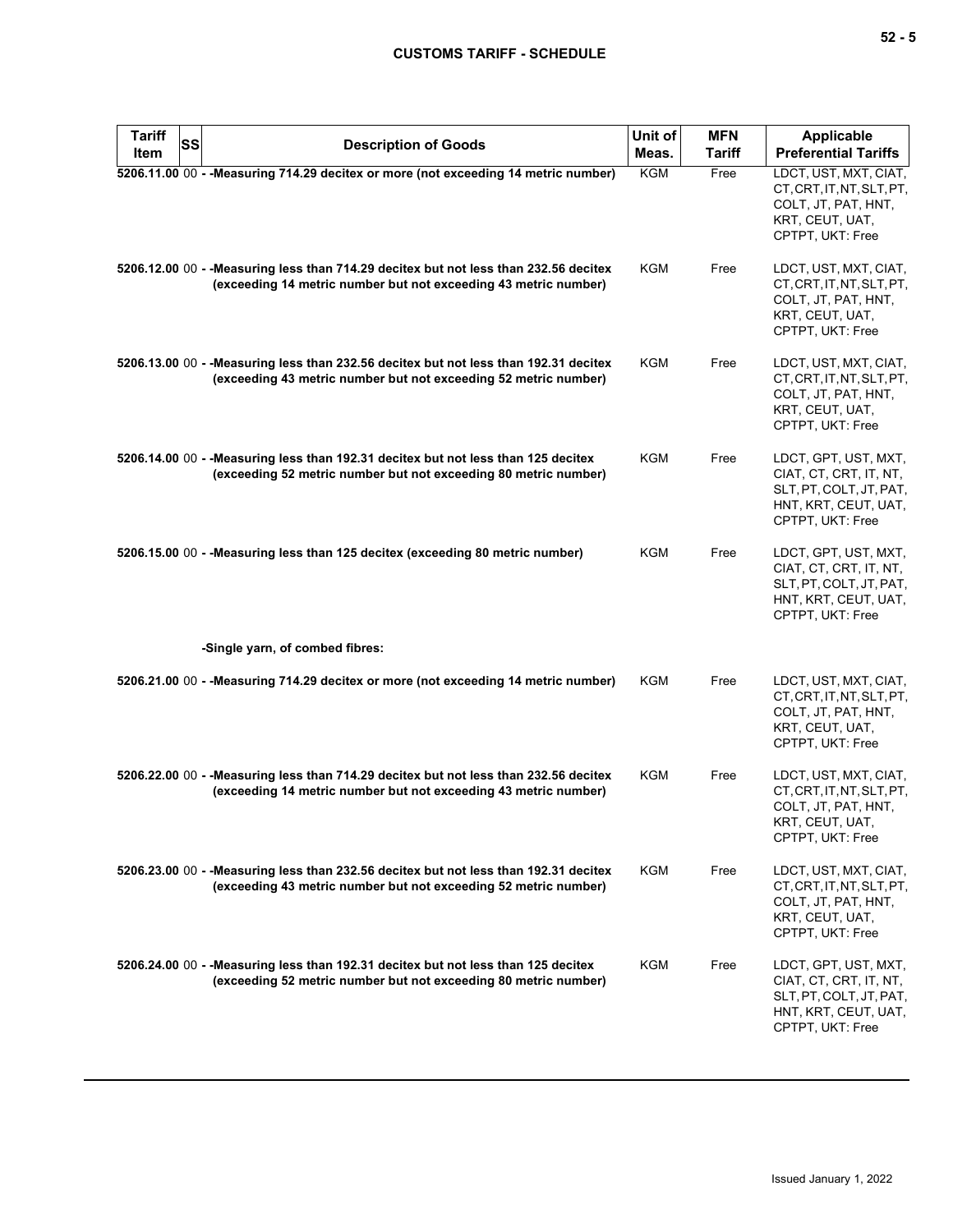| <b>Tariff</b><br>Item | SS | <b>Description of Goods</b>                                                                                                                                                                 | Unit of<br>Meas. | <b>MFN</b><br><b>Tariff</b> | <b>Applicable</b><br><b>Preferential Tariffs</b>                                                                      |
|-----------------------|----|---------------------------------------------------------------------------------------------------------------------------------------------------------------------------------------------|------------------|-----------------------------|-----------------------------------------------------------------------------------------------------------------------|
|                       |    | 5206.25.00 00 - - Measuring less than 125 decitex (exceeding 80 metric number)                                                                                                              | <b>KGM</b>       | Free                        | LDCT, GPT, UST, MXT,<br>CIAT, CT, CRT, IT, NT,<br>SLT, PT, COLT, JT, PAT,<br>HNT, KRT, CEUT, UAT,<br>CPTPT, UKT: Free |
|                       |    | -Multiple (folded) or cabled yarn, of uncombed fibres:                                                                                                                                      |                  |                             |                                                                                                                       |
|                       |    | 5206.31.00 00 - - Measuring per single yarn 714.29 decitex or more (not exceeding<br>14 metric number per single yarn)                                                                      | KGM              | Free                        | LDCT, UST, MXT, CIAT,<br>CT, CRT, IT, NT, SLT, PT,<br>COLT, JT, PAT, HNT,<br>KRT, CEUT, UAT,<br>CPTPT, UKT: Free      |
|                       |    | 5206.32.00 00 - - Measuring per single yarn less than 714.29 decitex but not less than<br>232.56 decitex (exceeding 14 metric number but not exceeding<br>43 metric number per single yarn) | KGM              | Free                        | LDCT, UST, MXT, CIAT,<br>CT, CRT, IT, NT, SLT, PT,<br>COLT, JT, PAT, HNT,<br>KRT, CEUT, UAT,<br>CPTPT, UKT: Free      |
|                       |    | 5206.33.00 00 - - Measuring per single yarn less than 232.56 decitex but not less than<br>192.31 decitex (exceeding 43 metric number but not exceeding<br>52 metric number per single yarn) | <b>KGM</b>       | Free                        | LDCT, UST, MXT, CIAT,<br>CT, CRT, IT, NT, SLT, PT,<br>COLT, JT, PAT, HNT,<br>KRT, CEUT, UAT,<br>CPTPT, UKT: Free      |
|                       |    | 5206.34.00 00 - - Measuring per single yarn less than 192.31 decitex but not less than<br>125 decitex (exceeding 52 metric number but not exceeding 80 metric<br>number per single yarn)    | KGM              | Free                        | LDCT, UST, MXT, CIAT,<br>CT, CRT, IT, NT, SLT, PT,<br>COLT, JT, PAT, HNT,<br>KRT, CEUT, UAT,<br>CPTPT, UKT: Free      |
|                       |    | 5206.35.00 00 - - Measuring per single yarn less than 125 decitex (exceeding 80 metric<br>number per single yarn)                                                                           | KGM              | Free                        | LDCT, UST, MXT, CIAT,<br>CT, CRT, IT, NT, SLT, PT,<br>COLT, JT, PAT, HNT,<br>KRT, CEUT, UAT,<br>CPTPT, UKT: Free      |
|                       |    | -Multiple (folded) or cabled yarn, of combed fibres:                                                                                                                                        |                  |                             |                                                                                                                       |
|                       |    | 5206.41.00 00 - - Measuring per single yarn 714.29 decitex or more (not exceeding<br>14 metric number per single yarn)                                                                      | KGM              | Free                        | LDCT, UST, MXT, CIAT,<br>CT, CRT, IT, NT, SLT, PT,<br>COLT, JT, PAT, HNT,<br>KRT, CEUT, UAT,<br>CPTPT, UKT: Free      |
|                       |    | 5206.42.00 00 - - Measuring per single yarn less than 714.29 decitex but not less than<br>232.56 decitex (exceeding 14 metric number but not exceeding<br>43 metric number per single yarn) | KGM              | Free                        | LDCT, UST, MXT, CIAT,<br>CT, CRT, IT, NT, SLT, PT,<br>COLT, JT, PAT, HNT,<br>KRT, CEUT, UAT,<br>CPTPT, UKT: Free      |
|                       |    | 5206.43.00 00 - - Measuring per single yarn less than 232.56 decitex but not less than<br>192.31 decitex (exceeding 43 metric number but not exceeding<br>52 metric number per single yarn) | KGM              | Free                        | LDCT, UST, MXT, CIAT,<br>CT, CRT, IT, NT, SLT, PT,<br>COLT, JT, PAT, HNT,<br>KRT, CEUT, UAT,<br>CPTPT, UKT: Free      |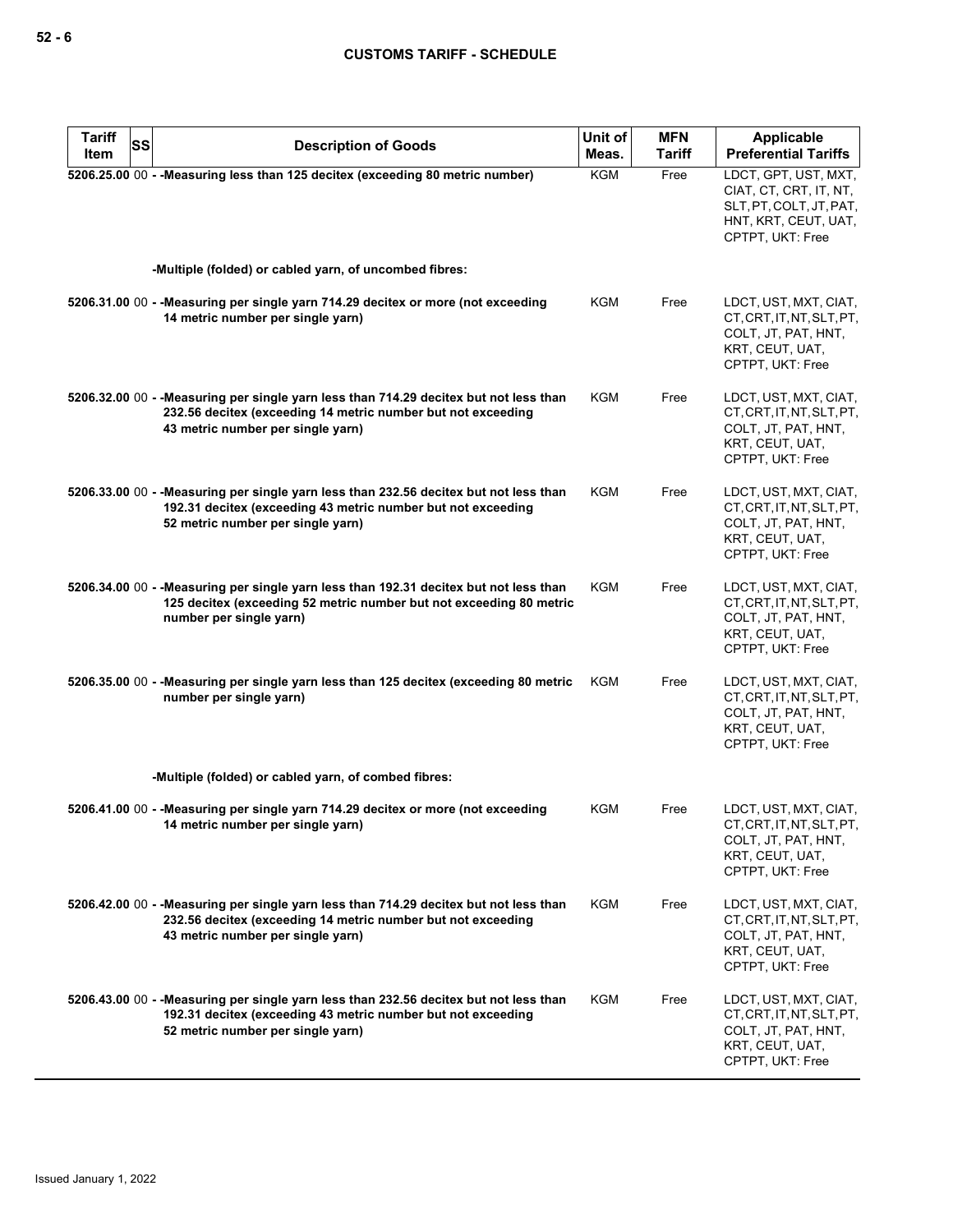| <b>Tariff</b><br>Item | <b>SS</b> | <b>Description of Goods</b>                                                                                                                                                              | Unit of<br>Meas. | <b>MFN</b><br><b>Tariff</b> | <b>Applicable</b><br><b>Preferential Tariffs</b>                                                                      |
|-----------------------|-----------|------------------------------------------------------------------------------------------------------------------------------------------------------------------------------------------|------------------|-----------------------------|-----------------------------------------------------------------------------------------------------------------------|
|                       |           | 5206.44.00 00 - - Measuring per single yarn less than 192.31 decitex but not less than<br>125 decitex (exceeding 52 metric number but not exceeding 80 metric<br>number per single yarn) | KGM              | Free                        | LDCT, UST, MXT, CIAT,<br>CT, CRT, IT, NT, SLT, PT,<br>COLT, JT, PAT, HNT,<br>KRT, CEUT, UAT,<br>CPTPT, UKT: Free      |
|                       |           | 5206.45.00 00 - - Measuring per single yarn less than 125 decitex (exceeding 80 metric<br>number per single yarn)                                                                        | KGM              | Free                        | LDCT, UST, MXT, CIAT,<br>CT, CRT, IT, NT, SLT, PT,<br>COLT, JT, PAT, HNT,<br>KRT, CEUT, UAT,<br>CPTPT, UKT: Free      |
| 52.07                 |           | Cotton yarn (other than sewing thread) put up for retail sale.                                                                                                                           |                  |                             |                                                                                                                       |
|                       |           | 5207.10.00 00 - Containing 85% or more by weight of cotton                                                                                                                               | KGM              | 8%                          | LDCT, UST, MXT, CIAT,<br>CT, CRT, IT, NT, SLT, PT,<br>COLT, JT, PAT, HNT,<br>KRT, CEUT, UAT,<br>CPTPT, UKT: Free      |
| 5207.90.00 00 -Other  |           |                                                                                                                                                                                          | <b>KGM</b>       | Free                        | LDCT, UST, MXT, CIAT,<br>CT, CRT, IT, NT, SLT, PT,<br>COLT, JT, PAT, HNT,<br>KRT, CEUT, UAT,<br>CPTPT, UKT: Free      |
| 52.08                 |           | Woven fabrics of cotton, containing 85% or more by weight of cotton,<br>weighing not more than 200 g/m <sup>2</sup> .                                                                    |                  |                             |                                                                                                                       |
|                       |           | -Unbleached:                                                                                                                                                                             |                  |                             |                                                                                                                       |
|                       |           | 5208.11.00 00 - -Plain weave, weighing not more than 100 g/m <sup>2</sup>                                                                                                                | KGM              | Free                        | LDCT, GPT, UST, MXT,<br>CIAT, CT, CRT, IT, NT,<br>SLT, PT, COLT, JT, PAT,<br>HNT, KRT, CEUT, UAT,<br>CPTPT, UKT: Free |
|                       |           | 5208.12.00 00 - - Plain weave, weighing more than 100 g/m <sup>2</sup>                                                                                                                   | <b>KGM</b>       | Free                        | LDCT, GPT, UST, MXT,<br>CIAT, CT, CRT, IT, NT,<br>SLT, PT, COLT, JT, PAT,<br>HNI, KRI, CEUI, UAI,<br>CPTPT, UKT: Free |
|                       |           | 5208.13.00 00 - -3-thread or 4-thread twill, including cross twill                                                                                                                       | KGM              | Free                        | LDCT, UST, MXT, CIAT,<br>CT, CRT, IT, NT, SLT, PT,<br>COLT, JT, PAT, HNT,<br>KRT, CEUT, UAT,<br>CPTPT, UKT: Free      |
|                       |           | 5208.19.00 00 - - Other fabrics                                                                                                                                                          | KGM              | Free                        | LDCT, GPT, UST, MXT,<br>CIAT, CT, CRT, IT, NT,<br>SLT, PT, COLT, JT, PAT,<br>HNT, KRT, CEUT, UAT,<br>CPTPT, UKT: Free |
|                       |           | -Bleached:                                                                                                                                                                               |                  |                             |                                                                                                                       |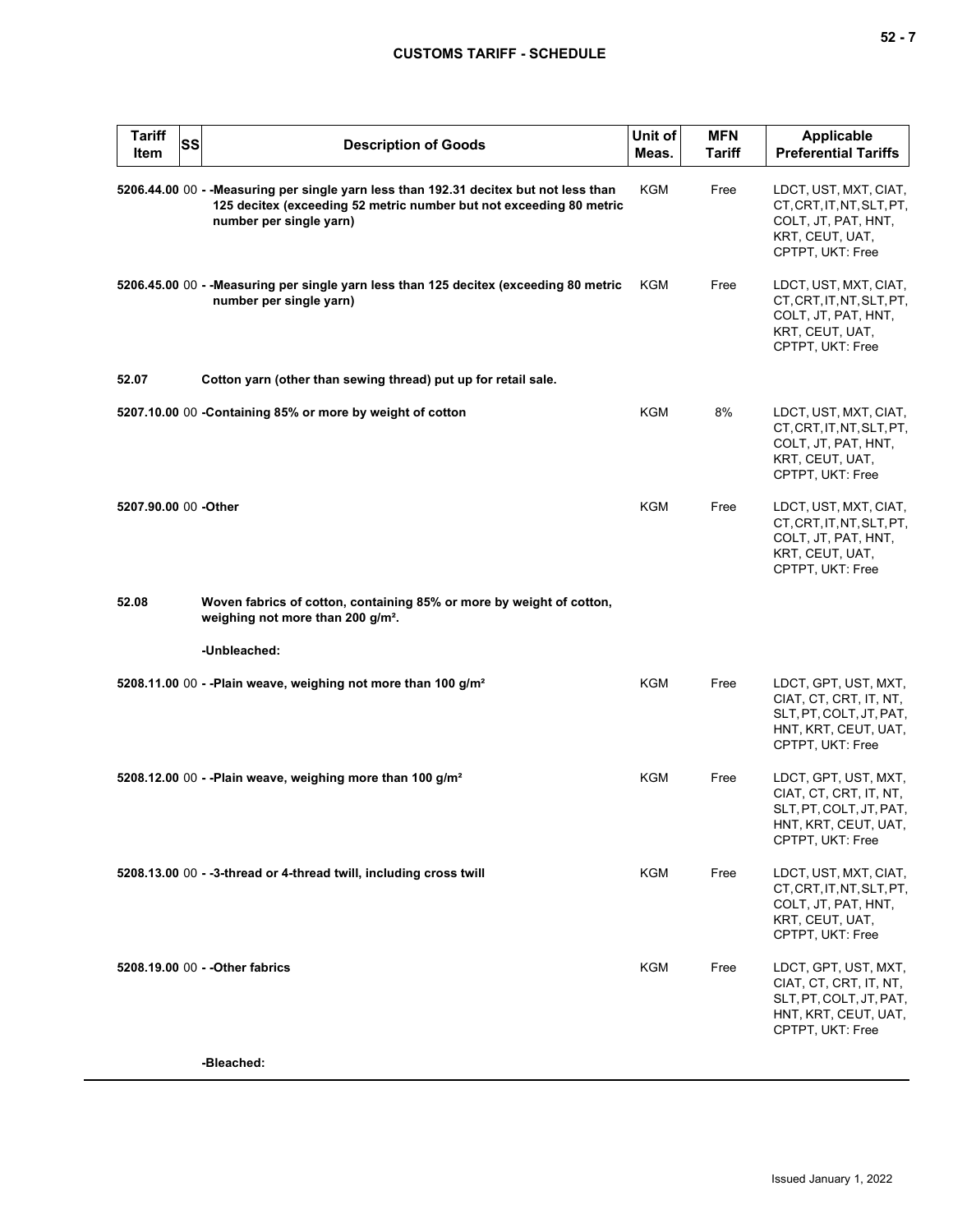| <b>Tariff</b><br><b>SS</b><br>Item | <b>Description of Goods</b>                                                | Unit of<br>Meas. | <b>MFN</b><br><b>Tariff</b> | Applicable<br><b>Preferential Tariffs</b>                                                                             |
|------------------------------------|----------------------------------------------------------------------------|------------------|-----------------------------|-----------------------------------------------------------------------------------------------------------------------|
|                                    | 5208.21.00 00 - - Plain weave, weighing not more than 100 g/m <sup>2</sup> | KGM              | Free                        | LDCT, GPT, UST, MXT,<br>CIAT, CT, CRT, IT, NT,<br>SLT, PT, COLT, JT, PAT,<br>HNT, KRT, CEUT, UAT,<br>CPTPT, UKT: Free |
|                                    | 5208.22.00 00 - - Plain weave, weighing more than 100 g/m <sup>2</sup>     | KGM              | Free                        | LDCT, GPT, UST, MXT,<br>CIAT, CT, CRT, IT, NT,<br>SLT, PT, COLT, JT, PAT,<br>HNT, KRT, CEUT, UAT,<br>CPTPT, UKT: Free |
|                                    | 5208.23.00 00 - -3-thread or 4-thread twill, including cross twill         | KGM              | Free                        | LDCT, UST, MXT, CIAT,<br>CT, CRT, IT, NT, SLT, PT,<br>COLT, JT, PAT, HNT,<br>KRT, CEUT, UAT,<br>CPTPT, UKT: Free      |
| 5208.29.00 00 - - Other fabrics    |                                                                            | KGM              | Free                        | LDCT, GPT, UST, MXT,<br>CIAT, CT, CRT, IT, NT,<br>SLT, PT, COLT, JT, PAT,<br>HNT, KRT, CEUT, UAT,<br>CPTPT, UKT: Free |
|                                    | -Dyed:                                                                     |                  |                             |                                                                                                                       |
|                                    | 5208.31.00 00 - - Plain weave, weighing not more than 100 g/m <sup>2</sup> | KGM              | Free                        | LDCT, GPT, UST, MXT,<br>CIAT, CT, CRT, IT, NT,<br>SLT, PT, COLT, JT, PAT,<br>HNT, KRT, CEUT, UAT,<br>CPTPT, UKT: Free |
|                                    | 5208.32.00 00 - - Plain weave, weighing more than 100 g/m <sup>2</sup>     | KGM              | Free                        | LDCT, GPT, UST, MXT,<br>CIAT, CT, CRT, IT, NT,<br>SLT, PT, COLT, JT, PAT,<br>HNT, KRT, CEUT, UAT,<br>CPTPT, UKT: Free |
|                                    | 5208.33.00 00 - -3-thread or 4-thread twill, including cross twill         | KGM              | Free                        | LDCT, GPT, UST, MXT,<br>CIAT, CT, CRT, IT, NT,<br>SLT, PT, COLT, JT, PAT,<br>HNT, KRT, CEUT, UAT,<br>CPTPT, UKT: Free |
| 5208.39.00 00 - - Other fabrics    |                                                                            | <b>KGM</b>       | Free                        | LDCT, GPT, UST, MXT,<br>CIAT, CT, CRT, IT, NT,<br>SLT, PT, COLT, JT, PAT,<br>HNT, KRT, CEUT, UAT,<br>CPTPT, UKT: Free |

**-Of yarns of different colours:**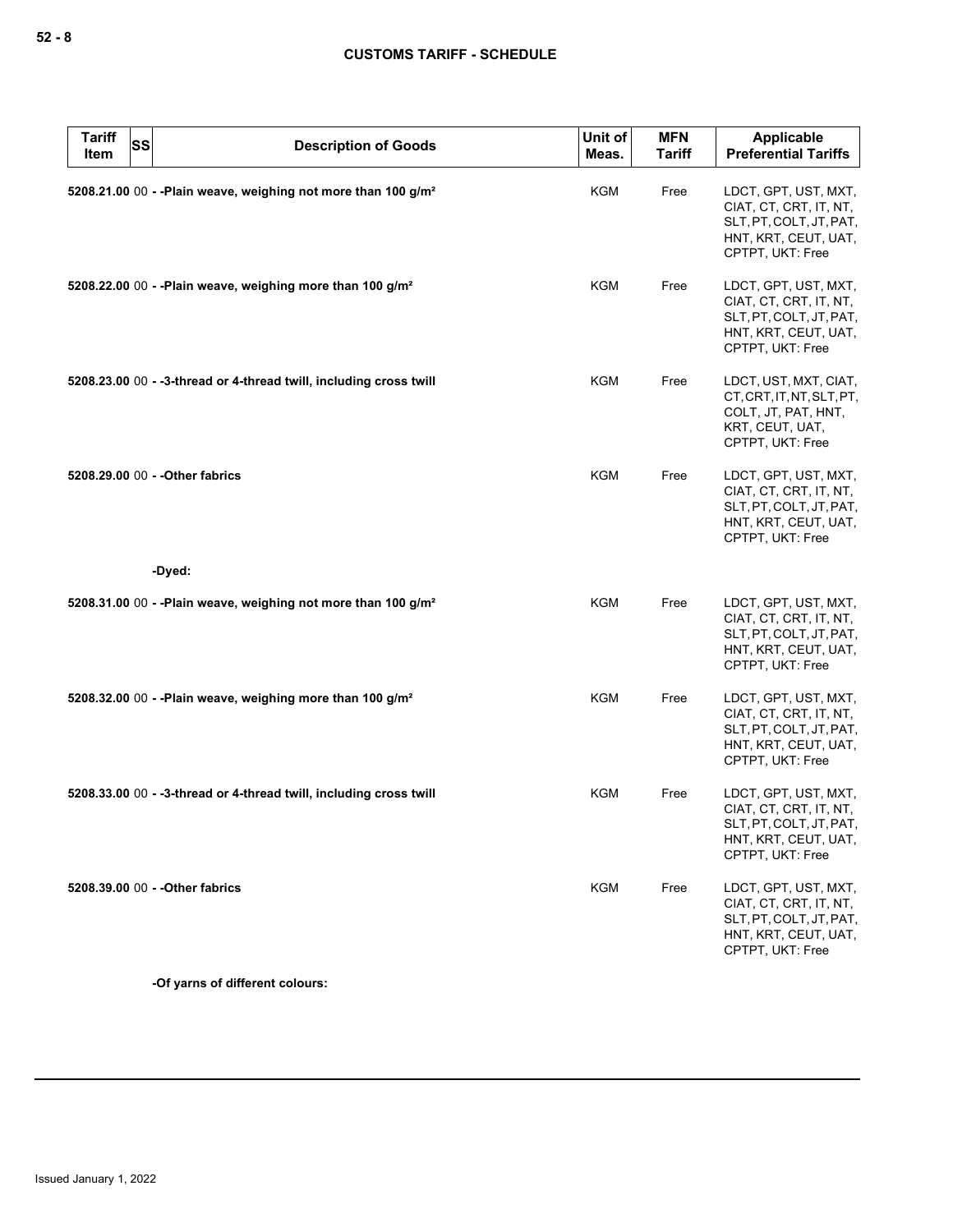| <b>Tariff</b><br>SS<br>Item | <b>Description of Goods</b>                                                                                       | Unit of<br>Meas. | <b>MFN</b><br><b>Tariff</b> | <b>Applicable</b><br><b>Preferential Tariffs</b>                                                                      |
|-----------------------------|-------------------------------------------------------------------------------------------------------------------|------------------|-----------------------------|-----------------------------------------------------------------------------------------------------------------------|
|                             | 5208.41.00 00 - - Plain weave, weighing not more than 100 g/m <sup>2</sup>                                        | KGM              | Free                        | LDCT, GPT, UST, MXT,<br>CIAT, CT, CRT, IT, NT,<br>SLT, PT, COLT, JT, PAT,<br>HNT, KRT, CEUT, UAT,<br>CPTPT, UKT: Free |
|                             | 5208.42.00 00 - - Plain weave, weighing more than 100 g/m <sup>2</sup>                                            | KGM              | Free                        | LDCT, GPT, UST, MXT,<br>CIAT, CT, CRT, IT, NT,<br>SLT, PT, COLT, JT, PAT,<br>HNT, KRT, CEUT, UAT,<br>CPTPT, UKT: Free |
|                             | 5208.43.00 00 - -3-thread or 4-thread twill, including cross twill                                                | KGM              | Free                        | LDCT, GPT, UST, MXT,<br>CIAT, CT, CRT, IT, NT,<br>SLT, PT, COLT, JT, PAT,<br>HNT, KRT, CEUT, UAT,<br>CPTPT, UKT: Free |
|                             | 5208.49.00 00 - - Other fabrics                                                                                   | <b>KGM</b>       | Free                        | LDCT, GPT, UST, MXT,<br>CIAT, CT, CRT, IT, NT,<br>SLT, PT, COLT, JT, PAT,<br>HNT, KRT, CEUT, UAT,<br>CPTPT, UKT: Free |
|                             | -Printed:                                                                                                         |                  |                             |                                                                                                                       |
|                             | 5208.51.00 00 - - Plain weave, weighing not more than 100 g/m <sup>2</sup>                                        | KGM              | Free                        | LDCT, UST, MXT, CIAT,<br>CT, CRT, IT, NT, SLT, PT,<br>COLT, JT, PAT, HNT,<br>KRT, CEUT, UAT,<br>CPTPT, UKT: Free      |
| 5208.52.00                  | --Plain weave, weighing more than 100 g/m <sup>2</sup>                                                            |                  | Free                        | LDCT, GPT, UST, MXT,<br>CIAT, CT, CRT, IT, NT,<br>SLT, PT, COLT, JT, PAT,<br>HNT, KRT, CEUT, UAT,<br>CPTPT, UKT: Free |
|                             |                                                                                                                   | KGM<br>KGM       |                             |                                                                                                                       |
|                             | 5208.59.00 00 - - Other fabrics                                                                                   | KGM              | Free                        | LDCT, GPT, UST, MXT,<br>CIAT, CT, CRT, IT, NT,<br>SLT, PT, COLT, JT, PAT,<br>HNT, KRT, CEUT, UAT,<br>CPTPT, UKT: Free |
| 52.09                       | Woven fabrics of cotton, containing 85% or more by weight of cotton,<br>weighing more than 200 g/m <sup>2</sup> . |                  |                             |                                                                                                                       |
|                             | -Unbleached:                                                                                                      |                  |                             |                                                                                                                       |
|                             | 5209.11.00 00 - - Plain weave                                                                                     | KGM              | Free                        | LDCT, GPT, UST, MXT,<br>CIAT, CT, CRT, IT, NT,<br>SLT, PT, COLT, JT, PAT,<br>HNT, KRT, CEUT, UAT,<br>CPTPT, UKT: Free |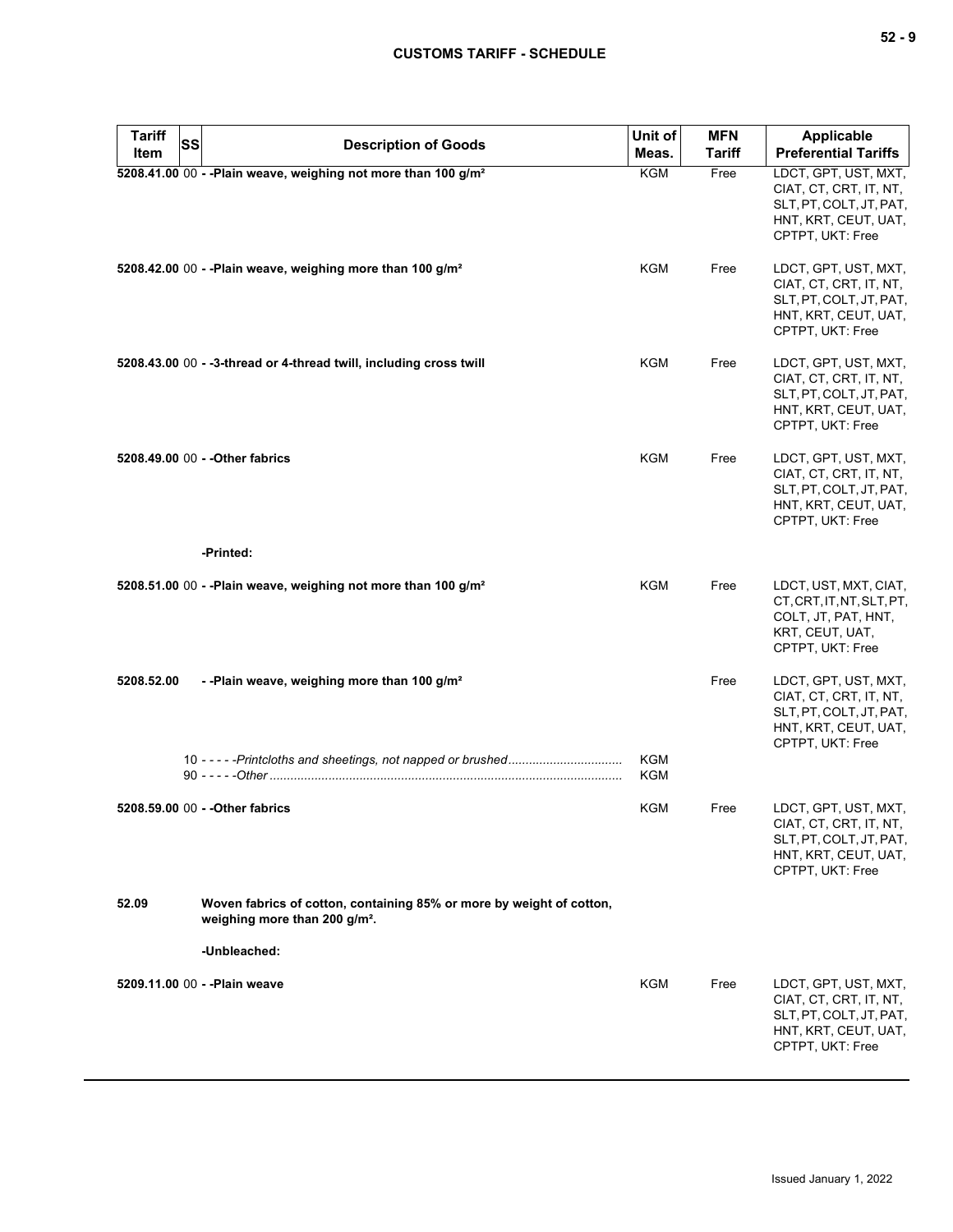| <b>Tariff</b><br>SS |                                                                    | Unit of    | <b>MFN</b>    | <b>Applicable</b>                                                                                                                  |
|---------------------|--------------------------------------------------------------------|------------|---------------|------------------------------------------------------------------------------------------------------------------------------------|
| Item                | <b>Description of Goods</b>                                        | Meas.      | <b>Tariff</b> | <b>Preferential Tariffs</b>                                                                                                        |
|                     | 5209.12.00 00 - -3-thread or 4-thread twill, including cross twill | <b>KGM</b> | Free          | LDCT, UST, MXT, CIAT,<br>CT, CRT, IT, NT, SLT, PT,<br>COLT, JT, PAT, HNT,<br>KRT, CEUT, UAT,<br>CPTPT, UKT: Free                   |
|                     | 5209.19.00 00 - - Other fabrics                                    | KGM        | Free          | LDCT, GPT, UST, MXT,<br>CIAT, CT, CRT, IT, NT,<br>SLT, PT, COLT, JT, PAT,<br>HNT, KRT, CEUT, UAT,<br>CPTPT, UKT: Free              |
|                     | -Bleached:                                                         |            |               |                                                                                                                                    |
|                     | 5209.21.00 00 - - Plain weave                                      | KGM        | Free          | AUT, NZT, LDCT, GPT,<br>UST, MXT, CIAT, CT,<br>CRT, IT, NT, SLT, PT,<br>COLT, JT, PAT, HNT,<br>KRT, CEUT, UAT,<br>CPTPT, UKT: Free |
|                     | 5209.22.00 00 - -3-thread or 4-thread twill, including cross twill | KGM        | Free          | LDCT, UST, MXT, CIAT,<br>CT, CRT, IT, NT, SLT, PT,<br>COLT, JT, PAT, HNT,<br>KRT, CEUT, UAT,<br>CPTPT, UKT: Free                   |
|                     | 5209.29.00 00 - - Other fabrics<br>-Dyed:                          | KGM        | Free          | LDCT, GPT, UST, MXT,<br>CIAT, CT, CRT, IT, NT,<br>SLT, PT, COLT, JT, PAT,<br>HNT, KRT, CEUT, UAT,<br>CPTPT, UKT: Free              |
|                     |                                                                    |            |               |                                                                                                                                    |
|                     | 5209.31.00 00 - - Plain weave                                      | <b>KGM</b> | Free          | LDCT, GPT, UST, MXT,<br>CIAT, CT, CRT, IT, NT,<br>SLT, PT, COLT, JT, PAT,<br>HNT, KRT, CEUT, UAT,<br>CPTPT, UKT: Free              |
|                     | 5209.32.00 00 - -3-thread or 4-thread twill, including cross twill | KGM        | Free          | LDCT, UST, MXT, CIAT,<br>CT, CRT, IT, NT, SLT, PT,<br>COLT, JT, PAT, HNT,<br>KRT, CEUT, UAT,<br>CPTPT, UKT: Free                   |
|                     | 5209.39.00 00 - - Other fabrics                                    | <b>KGM</b> | Free          | LDCT, UST, MXT, CIAT,<br>CT, CRT, IT, NT, SLT, PT,<br>COLT, JT, PAT, HNT,<br>KRT, CEUT, UAT,<br>CPTPT, UKT: Free                   |

**-Of yarns of different colours:**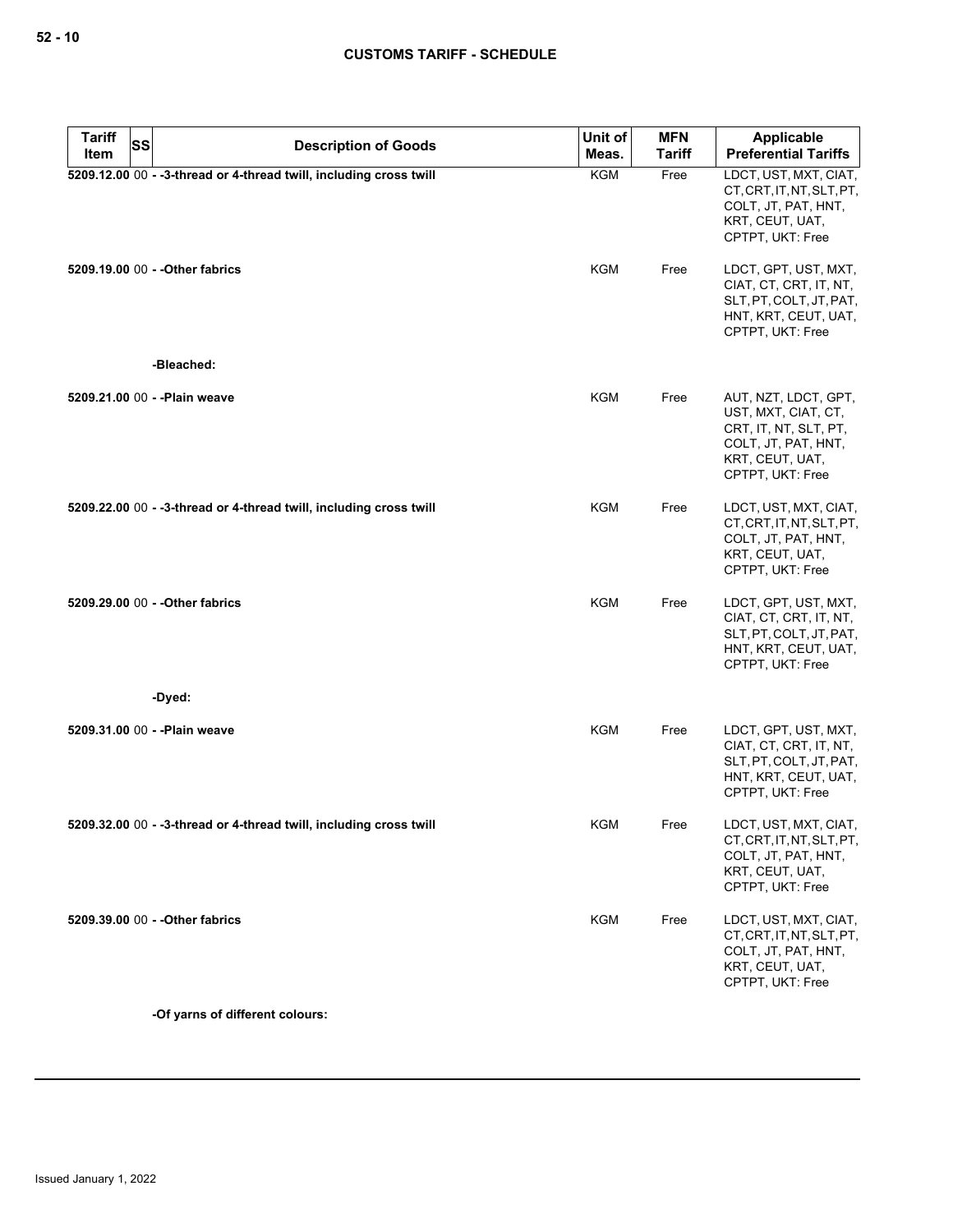| <b>Tariff</b>           | SS<br><b>Description of Goods</b>                                                                                                                                         | Unit of    | <b>MFN</b>    | Applicable                                                                                                                 |
|-------------------------|---------------------------------------------------------------------------------------------------------------------------------------------------------------------------|------------|---------------|----------------------------------------------------------------------------------------------------------------------------|
| Item                    |                                                                                                                                                                           | Meas.      | <b>Tariff</b> | <b>Preferential Tariffs</b>                                                                                                |
|                         | 5209.41.00 00 - - Plain weave                                                                                                                                             | <b>KGM</b> | Free          | LDCT, UST, MXT, CIAT,<br>CT, CRT, IT, NT, SLT, PT,<br>COLT, JT, PAT, HNT,<br>KRT, CEUT, UAT,<br>CPTPT, UKT: Free           |
| 5209.42.00 00 - - Denim |                                                                                                                                                                           | KGM        | Free          | AUT, NZT, LDCT, UST,<br>MXT, CIAT, CT, CRT, IT,<br>NT, SLT, PT, COLT, JT,<br>PAT, HNT, KRT, CEUT,<br>UAT, CPTPT, UKT: Free |
|                         | 5209.43.00 00 - - Other fabrics of 3-thread or 4-thread twill, including cross twill                                                                                      | KGM        | Free          | LDCT, UST, MXT, CIAT,<br>CT, CRT, IT, NT, SLT, PT,<br>COLT, JT, PAT, HNT,<br>KRT, CEUT, UAT,<br>CPTPT, UKT: Free           |
|                         | 5209.49.00 00 - - Other fabrics                                                                                                                                           | KGM        | Free          | LDCT, UST, MXT, CIAT,<br>CT.CRT.IT.NT.SLT.PT.<br>COLT, JT, PAT, HNT,<br>KRT, CEUT, UAT,<br>CPTPT, UKT: Free                |
|                         | -Printed:                                                                                                                                                                 |            |               |                                                                                                                            |
|                         | 5209.51.00 00 - - Plain weave                                                                                                                                             | <b>KGM</b> | Free          | LDCT, UST, MXT, CIAT,<br>CT, CRT, IT, NT, SLT, PT,<br>COLT, JT, PAT, HNT,<br>KRT, CEUT, UAT,<br>CPTPT, UKT: Free           |
|                         | 5209.52.00 00 - -3-thread or 4-thread twill, including cross twill                                                                                                        | <b>KGM</b> | Free          | LDCT, UST, MXT, CIAT,<br>CT, CRT, IT, NT, SLT, PT,<br>COLT, JT, PAT, HNT,<br>KRT, CEUT, UAT,<br>CPTPT, UKT: Free           |
|                         | 5209.59.00 00 - - Other fabrics                                                                                                                                           | KGM        | Free          | LDCT, UST, MXT, CIAT,<br>CT, CRT, IT, NT, SLT, PT,<br>COLT, JT, PAT, HNT,<br>KRT, CEUT, UAT,<br>CPTPT, UKT: Free           |
| 52.10                   | Woven fabrics of cotton, containing less than 85% by weight of cotton,<br>mixed mainly or solely with man-made fibres, weighing not more than<br>$200$ g/m <sup>2</sup> . |            |               |                                                                                                                            |
|                         | -Unbleached:                                                                                                                                                              |            |               |                                                                                                                            |
|                         | 5210.11.00 00 - - Plain weave                                                                                                                                             | KGM        | Free          | LDCT, UST, MXT, CIAT,<br>CT, CRT, IT, NT, SLT, PT,<br>COLT, JT, PAT, HNT,<br>KRT, CEUT, UAT,<br>CPTPT, UKT: Free           |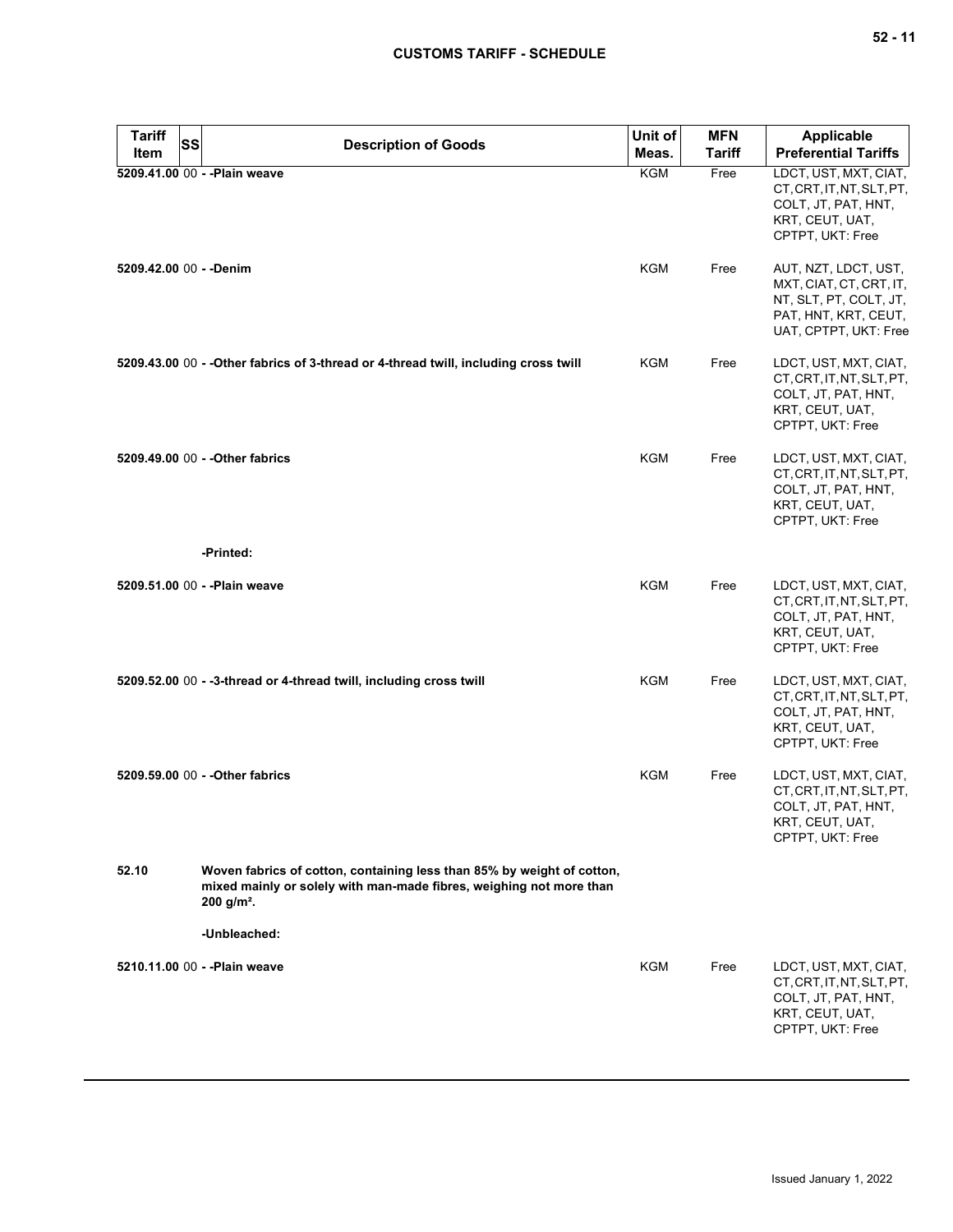| <b>Tariff</b><br>Item | <b>SS</b><br><b>Description of Goods</b>                           | Unit of    | <b>MFN</b>    | Applicable                                                                                                       |
|-----------------------|--------------------------------------------------------------------|------------|---------------|------------------------------------------------------------------------------------------------------------------|
|                       |                                                                    | Meas.      | <b>Tariff</b> | <b>Preferential Tariffs</b>                                                                                      |
|                       | 5210.19.00 00 - - Other fabrics                                    | <b>KGM</b> | Free          | LDCT, UST, MXT, CIAT,<br>CT, CRT, IT, NT, SLT, PT,<br>COLT, JT, PAT, HNT,<br>KRT, CEUT, UAT,<br>CPTPT, UKT: Free |
|                       | -Bleached:                                                         |            |               |                                                                                                                  |
|                       | 5210.21.00 00 - - Plain weave                                      | <b>KGM</b> | Free          | LDCT, UST, MXT, CIAT,<br>CT, CRT, IT, NT, SLT, PT,<br>COLT, JT, PAT, HNT,<br>KRT, CEUT, UAT,<br>CPTPT, UKT: Free |
|                       | 5210.29.00 00 - - Other fabrics                                    | KGM        | Free          | LDCT, UST, MXT, CIAT,<br>CT, CRT, IT, NT, SLT, PT,<br>COLT, JT, PAT, HNT,<br>KRT, CEUT, UAT,<br>CPTPT, UKT: Free |
|                       | -Dyed:                                                             |            |               |                                                                                                                  |
|                       | 5210.31.00 00 - - Plain weave                                      | <b>KGM</b> | Free          | LDCT, UST, MXT, CIAT,<br>CT, CRT, IT, NT, SLT, PT,<br>COLT, JT, PAT, HNT,<br>KRT, CEUT, UAT,<br>CPTPT, UKT: Free |
|                       | 5210.32.00 00 - -3-thread or 4-thread twill, including cross twill | <b>KGM</b> | Free          | LDCT, UST, MXT, CIAT,<br>CT, CRT, IT, NT, SLT, PT,<br>COLT, JT, PAT, HNT,<br>KRT, CEUT, UAT,<br>CPTPT, UKT: Free |
|                       | 5210.39.00 00 - - Other fabrics                                    | KGM        | Free          | LDCT, UST, MXT, CIAT,<br>CT, CRT, IT, NT, SLT, PT,<br>COLT, JT, PAT, HNT,<br>KRT, CEUT, UAT,<br>CPTPT, UKT: Free |
|                       | -Of yarns of different colours:                                    |            |               |                                                                                                                  |
|                       | 5210.41.00 00 - - Plain weave                                      | <b>KGM</b> | Free          | LDCT, UST, MXT, CIAT,<br>CT, CRT, IT, NT, SLT, PT,<br>COLT, JT, PAT, HNT,<br>KRT, CEUT, UAT,<br>CPTPT, UKT: Free |
|                       | 5210.49.00 00 - - Other fabrics                                    | <b>KGM</b> | Free          | LDCT, UST, MXT, CIAT,<br>CT, CRT, IT, NT, SLT, PT,<br>COLT, JT, PAT, HNT,<br>KRT, CEUT, UAT,<br>CPTPT, UKT: Free |

**-Printed:**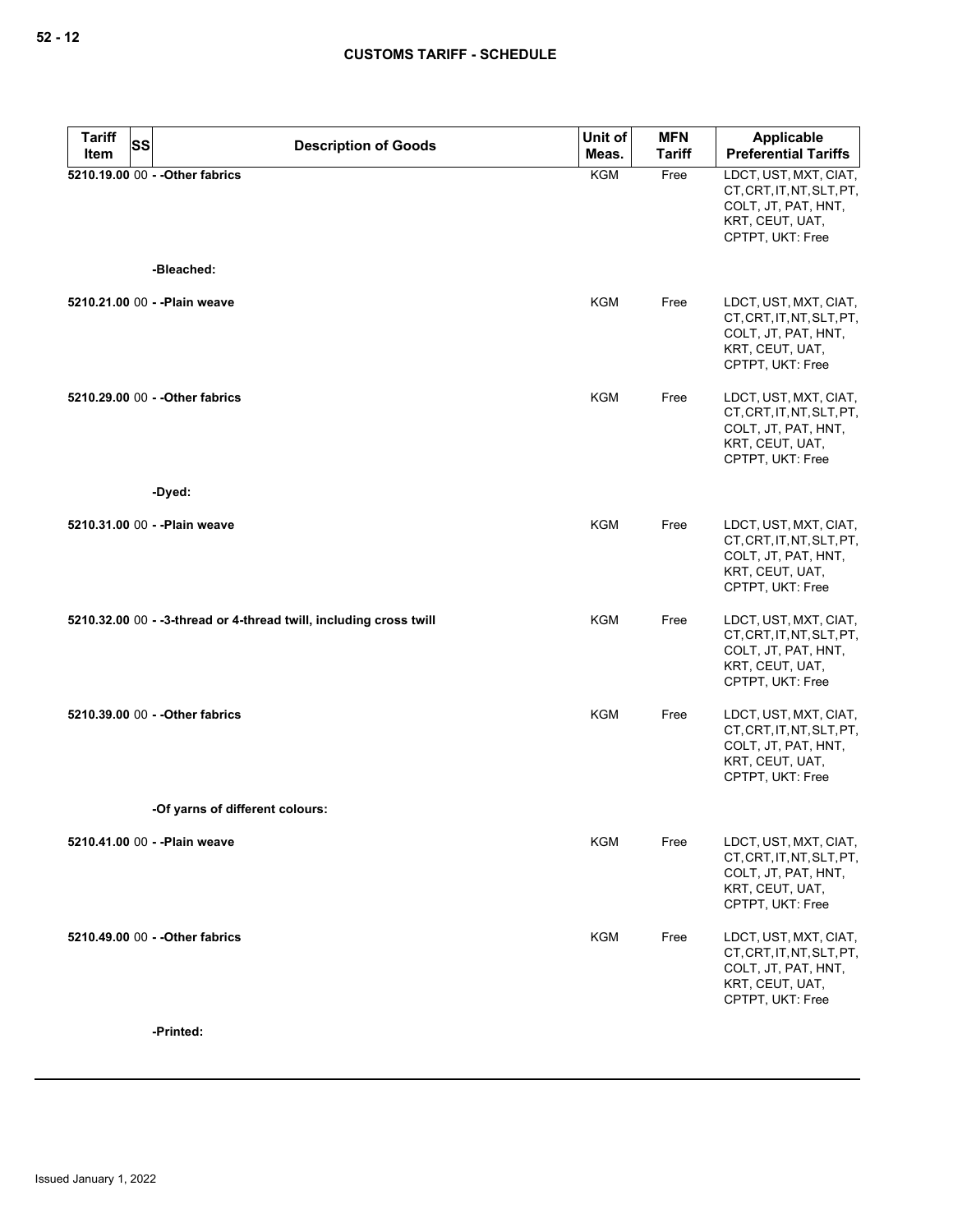| <b>Tariff</b><br><b>SS</b> | <b>Description of Goods</b>                                                                                                                                           | Unit of    | <b>MFN</b>    | <b>Applicable</b>                                                                                                          |
|----------------------------|-----------------------------------------------------------------------------------------------------------------------------------------------------------------------|------------|---------------|----------------------------------------------------------------------------------------------------------------------------|
| Item                       |                                                                                                                                                                       | Meas.      | <b>Tariff</b> | <b>Preferential Tariffs</b>                                                                                                |
|                            | 5210.51.00 00 - - Plain weave                                                                                                                                         | <b>KGM</b> | Free          | AUT, NZT, LDCT, UST,<br>MXT, CIAT, CT, CRT, IT,<br>NT, SLT, PT, COLT, JT,<br>PAT, HNT, KRT, CEUT,<br>UAT, CPTPT, UKT: Free |
|                            | 5210.59.00 00 - - Other fabrics                                                                                                                                       | KGM        | Free          | LDCT, UST, MXT, CIAT,<br>CT, CRT, IT, NT, SLT, PT,<br>COLT, JT, PAT, HNT,<br>KRT, CEUT, UAT,<br>CPTPT, UKT: Free           |
| 52.11                      | Woven fabrics of cotton, containing less than 85% by weight of cotton,<br>mixed mainly or solely with man-made fibres, weighing more than<br>$200$ g/m <sup>2</sup> . |            |               |                                                                                                                            |
|                            | -Unbleached:                                                                                                                                                          |            |               |                                                                                                                            |
|                            | 5211.11.00 00 - - Plain weave                                                                                                                                         | <b>KGM</b> | Free          | LDCT, UST, MXT, CIAT,<br>CT.CRT.IT.NT.SLT.PT.<br>COLT, JT, PAT, HNT,<br>KRT, CEUT, UAT,<br>CPTPT, UKT: Free                |
|                            | 5211.12.00 00 - -3-thread or 4-thread twill, including cross twill                                                                                                    | KGM        | Free          | LDCT, UST, MXT, CIAT,<br>CT, CRT, IT, NT, SLT, PT,<br>COLT, JT, PAT, HNT,<br>KRT, CEUT, UAT,<br>CPTPT, UKT: Free           |
|                            | 5211.19.00 00 - - Other fabrics                                                                                                                                       | <b>KGM</b> | Free          | LDCT, UST, MXT, CIAT,<br>CT, CRT, IT, NT, SLT, PT,<br>COLT, JT, PAT, HNT,<br>KRT, CEUT, UAT,<br>CPTPT, UKT: Free           |
| 5211.20.00 00 - Bleached   |                                                                                                                                                                       | <b>KGM</b> | Free          | LDCT, UST, MXT, CIAT,<br>CT, CRT, IT, NT, SLT, PT,<br>COLT, JT, PAT, HNT,<br>KRT, CEUT, UAT,<br>CPTPT, UKT: Free           |
|                            | -Dyed:                                                                                                                                                                |            |               |                                                                                                                            |
|                            | 5211.31.00 00 - - Plain weave                                                                                                                                         | KGM        | Free          | LDCT, UST, MXT, CIAT,<br>CT, CRT, IT, NT, SLT, PT,<br>COLT, JT, PAT, HNT,<br>KRT, CEUT, UAT,<br>CPTPT, UKT: Free           |
|                            | 5211.32.00 00 - -3-thread or 4-thread twill, including cross twill                                                                                                    | KGM        | Free          | LDCT, UST, MXT, CIAT,<br>CT, CRT, IT, NT, SLT, PT,<br>COLT, JT, PAT, HNT,<br>KRT, CEUT, UAT,<br>CPTPT, UKT: Free           |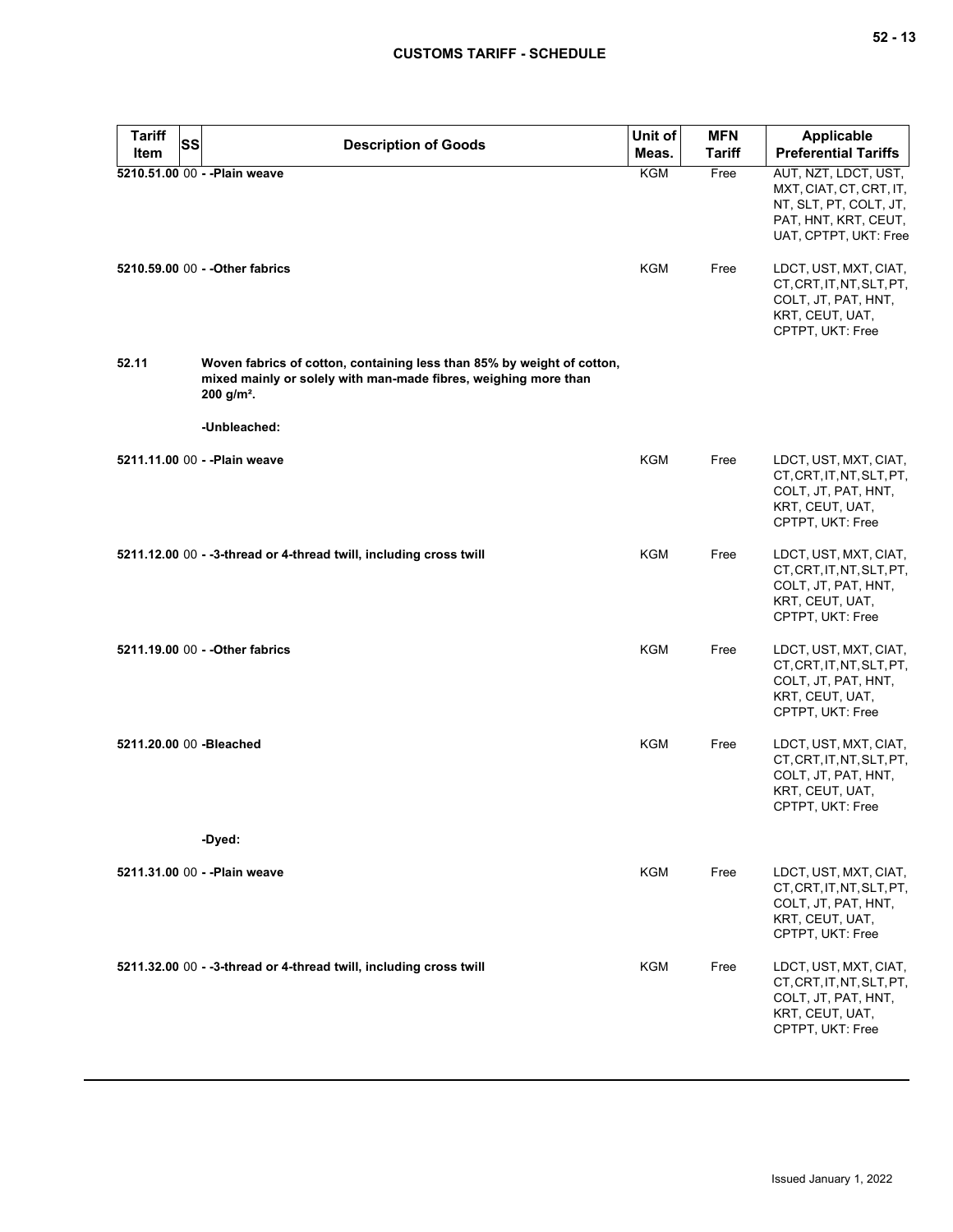| <b>Tariff</b>           | SS |                                                                                      | Unit of    | <b>MFN</b>    | <b>Applicable</b>                                                                                                |
|-------------------------|----|--------------------------------------------------------------------------------------|------------|---------------|------------------------------------------------------------------------------------------------------------------|
| Item                    |    | <b>Description of Goods</b>                                                          | Meas.      | <b>Tariff</b> | <b>Preferential Tariffs</b>                                                                                      |
|                         |    | 5211.39.00 00 - - Other fabrics                                                      | <b>KGM</b> | Free          | LDCT, UST, MXT, CIAT,<br>CT, CRT, IT, NT, SLT, PT,<br>COLT, JT, PAT, HNT,<br>KRT, CEUT, UAT,<br>CPTPT, UKT: Free |
|                         |    | -Of yarns of different colours:                                                      |            |               |                                                                                                                  |
|                         |    | 5211.41.00 00 - - Plain weave                                                        | KGM        | Free          | LDCT, UST, MXT, CIAT,<br>CT, CRT, IT, NT, SLT, PT,<br>COLT, JT, PAT, HNT,<br>KRT, CEUT, UAT,<br>CPTPT, UKT: Free |
| 5211.42.00 00 - - Denim |    |                                                                                      | KGM        | Free          | LDCT, UST, MXT, CIAT,<br>CT, CRT, IT, NT, SLT, PT,<br>COLT, JT, PAT, HNT,<br>KRT, CEUT, UAT,<br>CPTPT, UKT: Free |
|                         |    | 5211.43.00 00 - - Other fabrics of 3-thread or 4-thread twill, including cross twill | KGM        | Free          | LDCT, UST, MXT, CIAT,<br>CT, CRT, IT, NT, SLT, PT,<br>COLT, JT, PAT, HNT,<br>KRT, CEUT, UAT,<br>CPTPT, UKT: Free |
|                         |    | 5211.49.00 00 - - Other fabrics                                                      | KGM        | Free          | LDCT, UST, MXT, CIAT,<br>CT, CRT, IT, NT, SLT, PT,<br>COLT, JT, PAT, HNT,<br>KRT, CEUT, UAT,<br>CPTPT, UKT: Free |
|                         |    | -Printed:                                                                            |            |               |                                                                                                                  |
|                         |    | 5211.51.00 00 - - Plain weave                                                        | KGM        | Free          | LDCT, UST, MXT, CIAT,<br>CT, CRT, IT, NT, SLT, PT,<br>COLT, JT, PAT, HNT,<br>KRT, CEUT, UAT,<br>CPTPT, UKT: Free |
|                         |    | 5211.52.00 00 - -3-thread or 4-thread twill, including cross twill                   | KGM        | Free          | LDCT, UST, MXT, CIAT,<br>CT, CRT, IT, NT, SLT, PT,<br>COLT, JT, PAT, HNT,<br>KRT, CEUT, UAT,<br>CPTPT. UKT: Free |
|                         |    | 5211.59.00 00 - - Other fabrics                                                      | <b>KGM</b> | Free          | LDCT, UST, MXT, CIAT,<br>CT, CRT, IT, NT, SLT, PT,<br>COLT, JT, PAT, HNT,<br>KRT, CEUT, UAT,<br>CPTPT, UKT: Free |
| 52.12                   |    | Other woven fabrics of cotton.                                                       |            |               |                                                                                                                  |

**-Weighing not more than 200 g/m²:**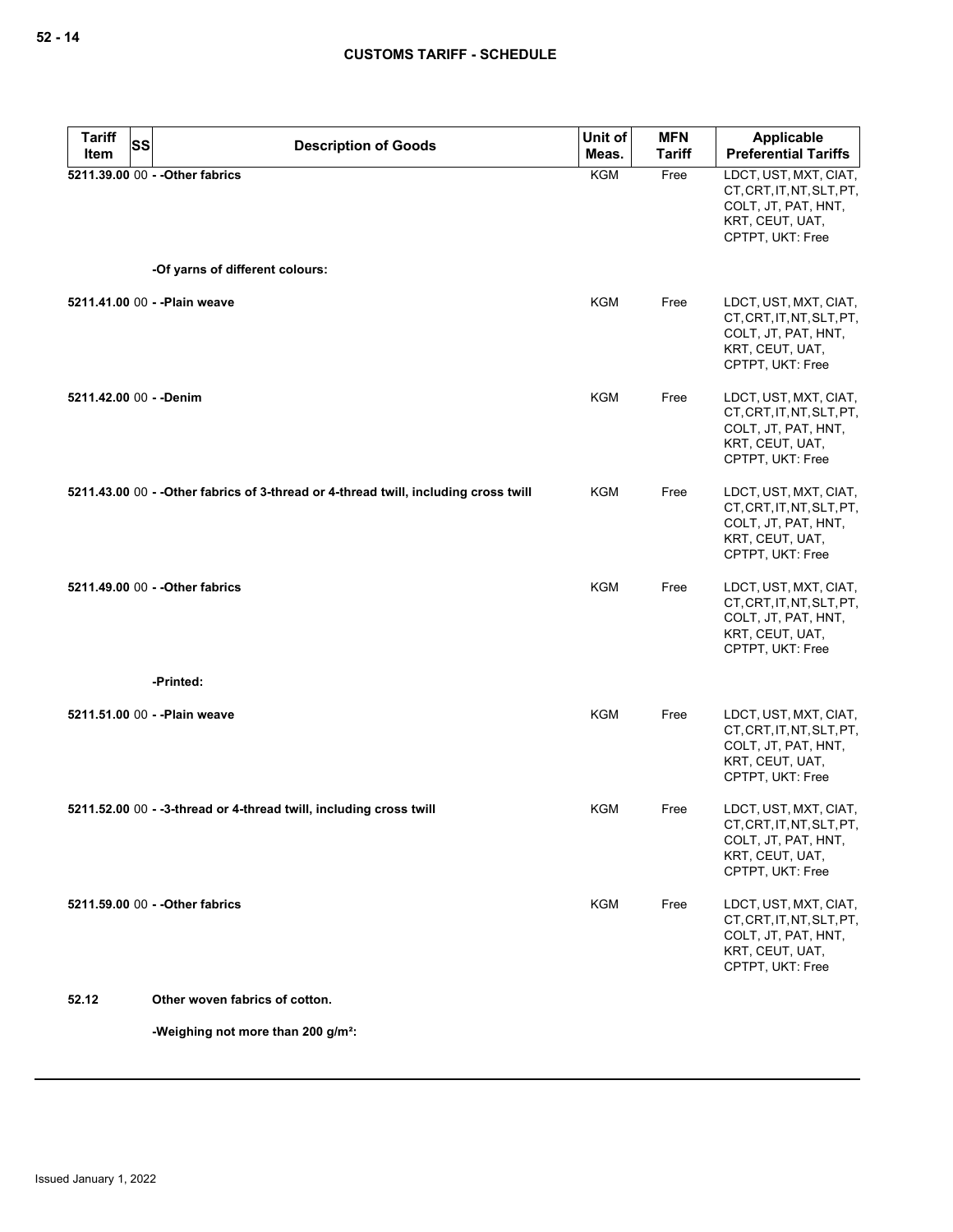| <b>Tariff</b>             | SS | <b>Description of Goods</b>                     | Unit of       | <b>MFN</b>                  | <b>Applicable</b>                                                                                                     |
|---------------------------|----|-------------------------------------------------|---------------|-----------------------------|-----------------------------------------------------------------------------------------------------------------------|
| Item                      |    | Meas.                                           | <b>Tariff</b> | <b>Preferential Tariffs</b> |                                                                                                                       |
|                           |    | 5212.11.00 00 - - Unbleached                    | KGM           | Free                        | LDCT, GPT, UST, MXT,<br>CIAT, CT, CRT, IT, NT,<br>SLT, PT, COLT, JT, PAT,<br>HNT, KRT, CEUT, UAT,<br>CPTPT, UKT: Free |
|                           |    | 5212.12.00 00 - - Bleached                      | <b>KGM</b>    | Free                        | LDCT, GPT, UST, MXT,<br>CIAT, CT, CRT, IT, NT,<br>SLT, PT, COLT, JT, PAT,<br>HNT, KRT, CEUT, UAT,<br>CPTPT, UKT: Free |
| 5212.13.00 00 - - Dyed    |    |                                                 | <b>KGM</b>    | Free                        | LDCT, GPT, UST, MXT,<br>CIAT, CT, CRT, IT, NT,<br>SLT, PT, COLT, JT, PAT,<br>HNT, KRT, CEUT, UAT,<br>CPTPT, UKT: Free |
|                           |    | 5212.14.00 00 - - Of yarns of different colours | <b>KGM</b>    | Free                        | LDCT, GPT, UST, MXT,<br>CIAT, CT, CRT, IT, NT,<br>SLT, PT, COLT, JT, PAT,<br>HNT, KRT, CEUT, UAT,<br>CPTPT, UKT: Free |
| 5212.15.00 00 - - Printed |    |                                                 | <b>KGM</b>    | Free                        | LDCT, GPT, UST, MXT,<br>CIAT, CT, CRT, IT, NT,<br>SLT, PT, COLT, JT, PAT,<br>HNT, KRT, CEUT, UAT,<br>CPTPT, UKT: Free |
|                           |    | -Weighing more than 200 g/m <sup>2</sup> :      |               |                             |                                                                                                                       |
|                           |    | 5212.21.00 00 - - Unbleached                    | <b>KGM</b>    | Free                        | LDCT, GPT, UST, MXT,<br>CIAT, CT, CRT, IT, NT,<br>SLT, PT, COLT, JT, PAT,<br>HNT, KRT, CEUT, UAT,<br>CPTPT, UKT: Free |
|                           |    | 5212.22.00 00 - - Bleached                      | <b>KGM</b>    | Free                        | LDCT, GPT, UST, MXT,<br>CIAT, CT, CRT, IT, NT,<br>SLT, PT, COLT, JT, PAT,<br>HNT, KRT, CEUT, UAT,<br>CPTPT, UKT: Free |
| 5212.23.00 00 - - Dyed    |    |                                                 | <b>KGM</b>    | Free                        | LDCT, GPT, UST, MXT,<br>CIAT, CT, CRT, IT, NT,<br>SLT, PT, COLT, JT, PAT,<br>HNT, KRT, CEUT, UAT,<br>CPTPT, UKT: Free |
|                           |    | 5212.24.00 00 - - Of yarns of different colours | <b>KGM</b>    | Free                        | LDCT, GPT, UST, MXT,<br>CIAT, CT, CRT, IT, NT,<br>SLT, PT, COLT, JT, PAT,<br>HNT, KRT, CEUT, UAT,<br>CPTPT, UKT: Free |